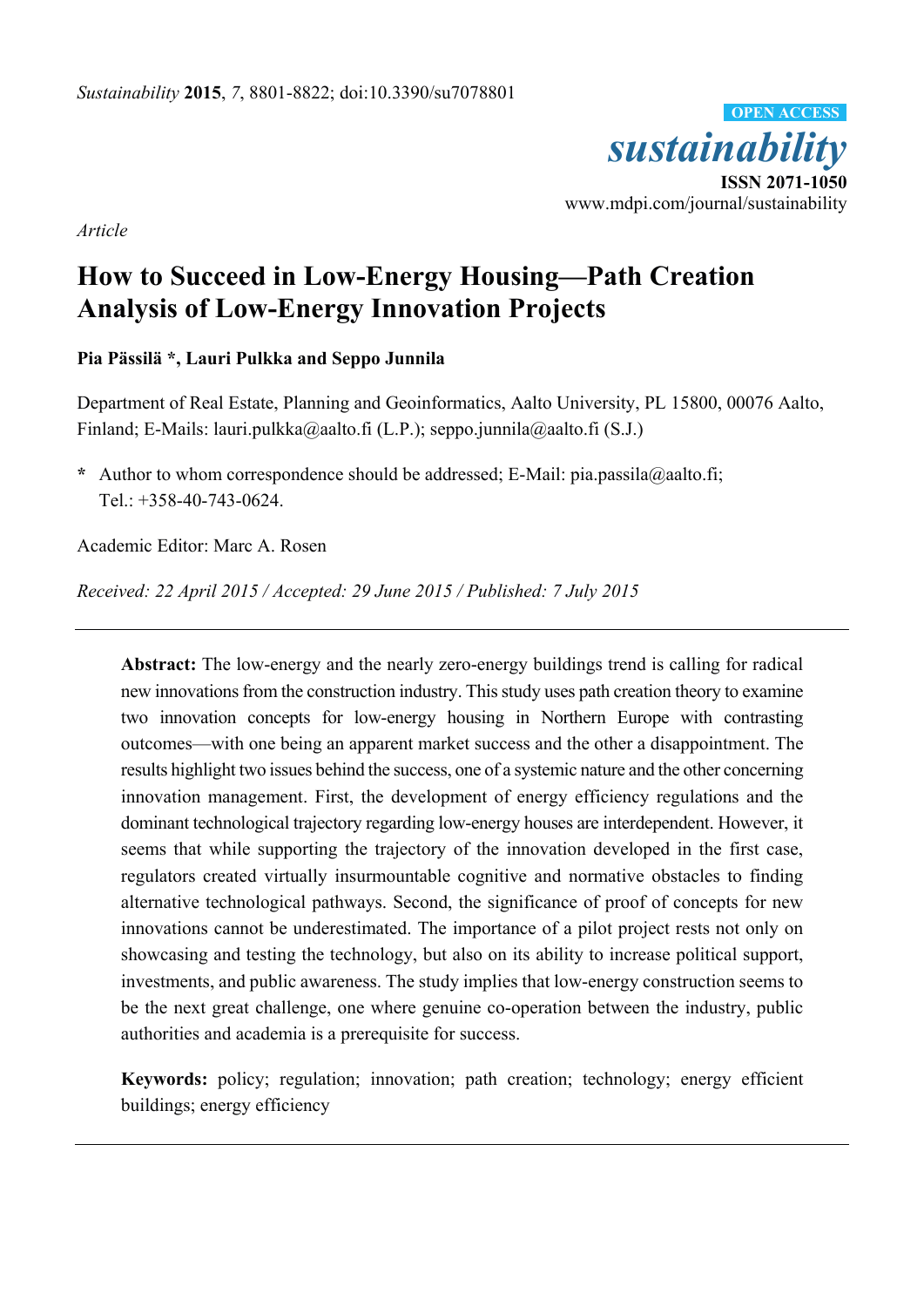#### **1. Introduction**

The formulation of the EU's climate and energy targets [1,2] has increased pressures to improve the energy efficiency of buildings. The Energy Performance of Buildings Directive of 2010 [3] and Energy Efficiency Directive of 2012 [4] both gave a clear message to the construction sector on which direction the innovation efforts should take. However, construction industry firms are in general less engaged in

In the Finnish context, this challenge is further underlined by the velocity with which the introduction of energy efficiency measures for new buildings has been made. A bill on energy certificates for buildings was first introduced in 2008 [6] and was followed by demands for energy efficiency improvement. In 2010 a requirement for 30% reduction in the energy needs of new buildings came into force [7]. From 2012 onwards, further 20% restrictions on energy use were applied, when a net-energy consumption model taking into account the form of energy used for heating was also introduced [8]. In preceding years, energy efficiency of buildings had been an issue of marginal interest in the Finnish construction sector. Due to the mistakes made after the 70s oil crises when insulation had been increased without the proper management of ventilation issues, which caused moisture damages, energy efficiency measures were also prone to suspicion. This sparked newspaper headlines from both sides, the optimistic [9] and the pessimistic [10].

R&D and innovation and also receive less financial support to do so [5]. Achieving the needed energy

efficiency innovations is thus a great challenge for the field.

Since then, the technological functionality of energy savings in buildings has been widely studied (e.g., [11–13]) and earlier studies on the general barriers and drivers in energy-efficient construction and green building have found that other elements than the technology itself affect the innovation processes. Regulation, the conservative nature of building industry and rising energy prices have been identified as common factors affecting these innovation processes [14,15]. The main barriers to highly energy-efficient building have been found to be investment costs, the nonexistence of energy efficiency as a variable in mortgage loans and in the calculations of real estate actors, the fear of moisture damage, credibility problems caused by the inexperience of actors and public tenders focusing only on price issues; important drivers have been found to be building codes, existence of frontrunner companies and construction of leading examples by public entities or companies [16–19]. Important success factors for highly-efficient housing innovations have also been multi-player enterprise collaboration and the existence of a Passive House concept [20].

The focus of this research is to holistically examine two ambitious innovation projects on energy-efficient housing in the Finnish context. The first project aimed to create an energy-efficient apartment building concept. It was led by a construction company and supported by a professional research institute. The second project was led by a private foundation and supported by professionals and house manufacturing companies and had the goal of producing sustainable detached houses. The apartment building concept has already entered the market with great success; in fact, it has become the general benchmark for the construction of energy-efficient houses in Finland. Detached houses, on the other hand, have not yet achieved commercial success. Although both delivered an energy efficient house as a product innovation, only the former became a market success. To explain this outcome, we concentrate on the effects of institutional context and firm/organization-level co-operation in these projects. This analysis provides added knowledge on how the same barriers and drivers for innovation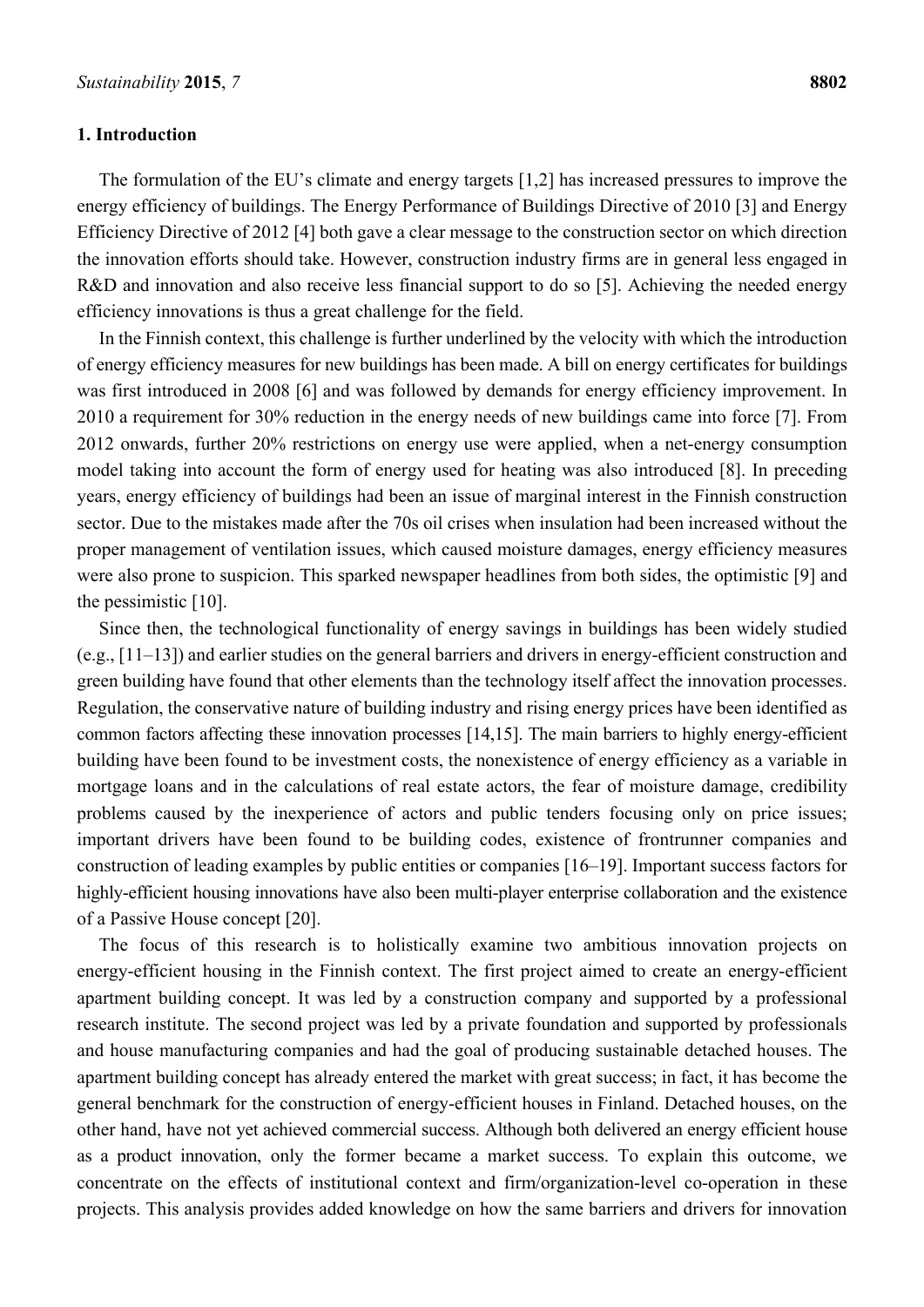can simultaneously hinder or advance the development of similar kinds of innovations. We also discuss the implications of these findings.

The paper is structured as follows. In the next section, the research question and approach are explained and are followed by introduction of the theoretical background. The cases are described in the section that follows. The fourth section analyzes the path creation processes of both innovation projects and compares the two cases. Then the results of the study are summarized. In the discussion section, the implications of the study and future research needs are presented.

#### **2. Research Question and Approach**

This study is based on two case studies of innovation projects on energy-efficient housing which evolved in the same institutional context. They were both initiated before the energy efficiency legislation of 2010 came into force and were faced with the same construction-industry-specific barriers. Both projects produced technically feasible, albeit different, concepts of energy-efficient houses with proven demand. However, one still lacks an important element for an innovation: market success. This raises the research question: why has only one of the projects achieved commercial success?

To answer this question, we build on a case study approach which is appropriate for exploring the questions of "how" and "why" and focusing on a contemporary phenomenon within a real-life context [21]. In the analysis of the cases, first, a narrative analysis [22] was used. A storyline of the projects was written to help to identify main events and causalities leading to the stated outcomes. The case studies were then analyzed using the hybrid socio-economic theory of new path creation developed by Simmie [23] and Simmie *et al.* [24] which is based on the theories of path dependency and path creation. The framework was originally used to describe the path creation process of the wind power industry in Denmark. In this study, it is used to identify how similar industry environments and societal conditions affected the two different innovation paths, both of which aim to transform sustainable housing in Finland. The use of the framework is particularly appropriate given the fact that the innovation projects operated within the same context, thus sharing the initial conditions and landscape change outcome. It proved to be helpful in analyzing the innovation process paths and describing the circumstances that resulted in one path becoming a market success and the dominant practice in the industry while the other one has not yet commercialized. This study thus helps to understand the techno-economic and political factors that led to one project having a much greater impact on how the energy-efficient housing path has evolved in Finland. The framework is discussed in more detail in the next section.

The results are presented in two phases. First, both cases are analyzed independently of one another using the hybrid socio-economic theory of new path creation as a theoretical framework. Based on these analyses, case-specific conclusions are drawn and emerging patterns recorded. Second, a cross-case analysis is conducted by comparing the prevailing patterns. Finally, the implications of the overall study are presented.

#### **3. Theoretical Framework**

This article is profoundly interested in successful innovations in the construction sector. It builds on the literature on construction innovation while borrowing concepts of path dependency and path creation from the sociology of technology.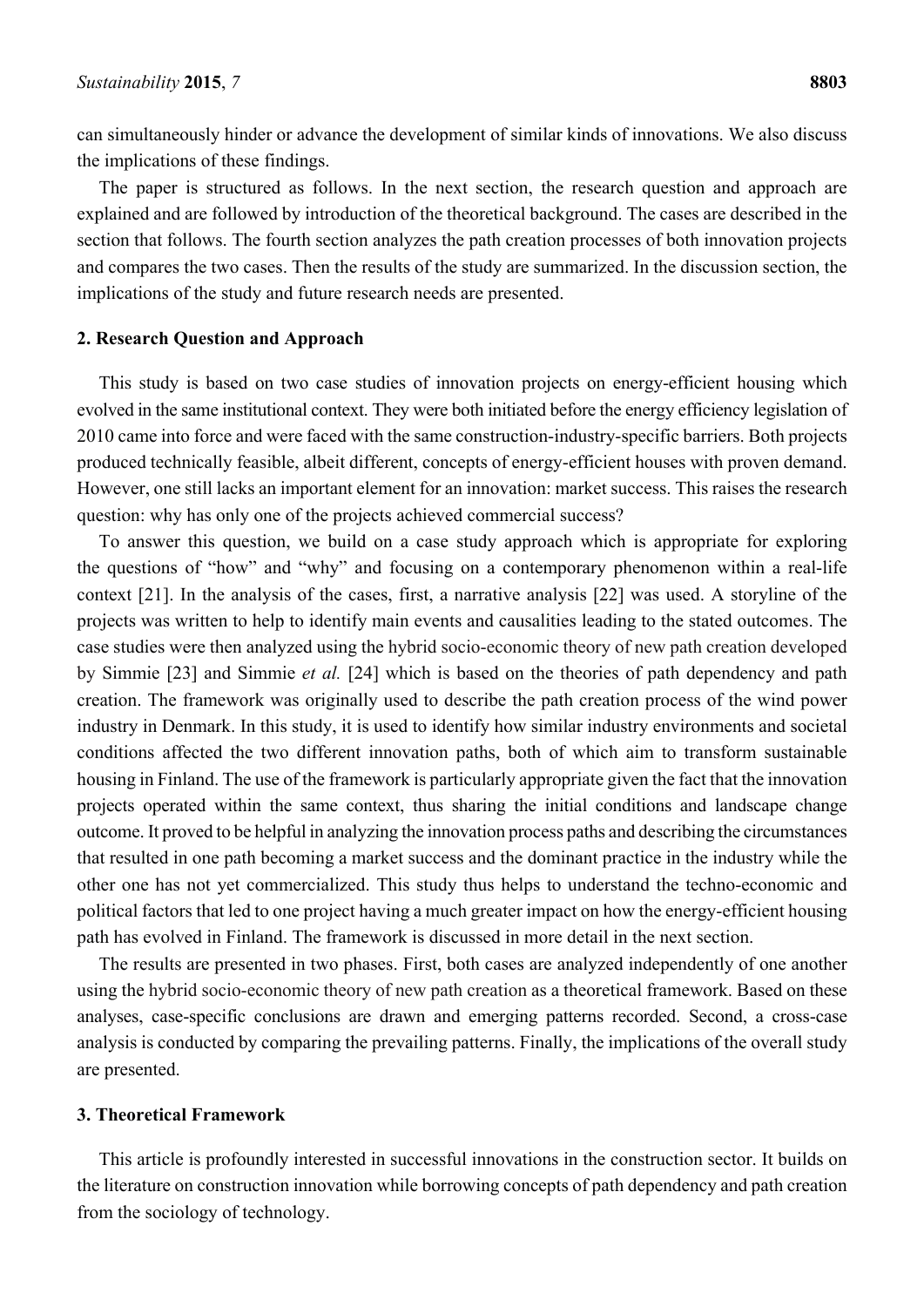Winch [25] has argued that the innovation implementation models developed elsewhere do not necessarily apply for the construction sector and that comparing its innovation rate directly to other manufacturing industries is unfair [26]. The construction industry has been described as a "complex system industry" [25], "product system" [27,28] or "loosely coupled system" [29]. These descriptions emphasize the interactions between different actors in the innovation processes. It is thus related to the actor-system-network approach [30]. The actors can be outside the original industry, and can include the regulatory framework, supply network, project-based firms, users and technical support infrastructure [31].

The complex system model of construction innovation described by Winch [25] further recognizes the sector-specific actors and divides them into innovation superstructure and innovation infrastructure. The former includes the clients, regulators and professional institutions and the latter trade contractors, specialist consultants and component suppliers. These are tied together by a system integrator, which can be for example the principal contractor. This approach draws attention to both the institutional context as well as the firm level. Winch [25] notes that since construction is a project-based industry, there are two important elements concerning innovation: the adoption/implementation dynamics and problem solving/learning dynamics. By this he means that firms are either adopting new ideas from the surrounding environment and implementing them in projects or that problems caused by pressures from the environment and solved in projects result in new ideas that are then learnt by the firms. Innovations are thus born through this interaction between the environment, projects and firms.

To understand better the trajectories of construction innovation, and to bind these environment-project-firm interactions to a timescale, we draw on the sociology of technology and especially on the concepts of path dependency and path creation. Path dependence basically means that previous choices matter: investments and decisions made in the past define what is feasible today [32]. It has been used to explain how the pre-existing conditions that restrict the available choices for action challenge the creation and establishment of new innovations [32]. In path dependency literature, the creation of new technological pathways is thought to happen through random events or actions [24]. These discontinuous innovations originate outside existing industries and challenge the industry incumbents [33,34]. The concept of path dependency has been challenged by the concept of path creation [35]. An alternative theory to path dependence, path creation focuses more on actors and their interactions [24]. It is described as a process by which actors are able to deviate from existing paths and disconnect themselves from prescribed social rules and taken-for-granted technological artifacts [36,37]. Since creating something new usually requires experimentation and thus being inefficient at first, it presumes the ability to seek future gains. The key to successful path creation lies in the ability (1) to perceive and create opportunities outside the box, (2) to mobilize other people and (3) to encounter apathy and resistance with persistency and flexibility. In addition, it usually takes time [36]. Nevertheless, path dependency and path creation can also be viewed as competing forces when trying to understand the evolution of technologies or industries [32]. Thus, an analysis of how new technological pathways are created needs to take into account both perspectives [24].

A practical analysis model for these two forces is the hybrid socio-economic theory of path creation by Simmie [23] and Simmie *et al.* [24] (see Table 1). It divides the path creation process into five segments: the initial conditions, the path creation process, the path establishment process, the main barriers to the path creation, and the landscape outcome of the process. The initial conditions are the existing path-dependent technological trajectories from which the new paths need to deviate. The path creation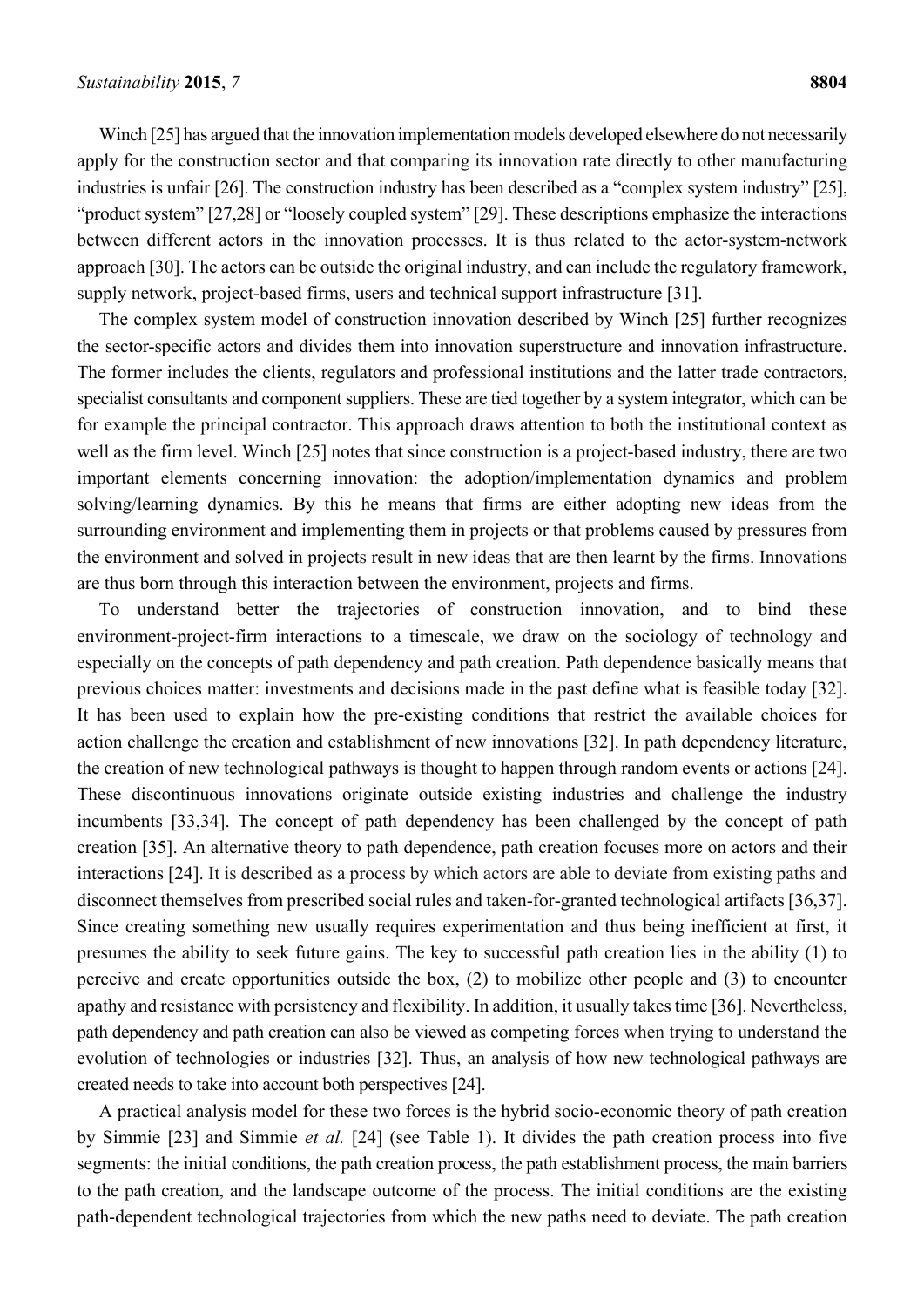process consists of creating the actual invention or novelty. In the path establishment phase, this invention is turned into an innovation. The barriers to path creation can consist of economic, cognitive, institutional, and socio-political factors. Depending on the path creation forces and barriers, the landscape change outcome can either be a change or continuation along an existing path.

Hybrid socio-economic theory is used in this article as an analytical tool to identify the elements affecting the innovation process of the two cases studied. The hybrid socio-economic theory of path creation was chosen because it is compatible with many other theories of innovation, but it also has some distinct advantages compared to relevant alternatives. The cases could be analyzed through the lens of Roger's diffusion theory, which seeks to explain how, why, and at what rate new ideas and technology spread and is best known from its s-curve model of innovation adoption [38]. This approach would, however, emphasize the adoption of innovation by users too much. Path creation can also be viewed as a part of transition theories [39,40]. However, many popular transition theories, such as strategic niche management [41,42], highlight the purposefulness of landscape change through individual innovation processes. Hybrid socio-economic theory is good for the purpose of examining two innovation processes that illustrate the ongoing transition in low-energy housing, but without assuming that the projects had any intention to be part of said transition.

|                          | <b>Table 1.</b> The five segments of hybrid socio-economic theory of new path creation, adapted |  |  |
|--------------------------|-------------------------------------------------------------------------------------------------|--|--|
| from Simmie et al. [24]. |                                                                                                 |  |  |

| <b>Initial</b>                                                                                    | <b>Path Creation</b>               | <b>New Path Establishment</b>                                                                | <b>Barriers to New</b>                                                                                                         | Landscape                                                                                                                                                 |
|---------------------------------------------------------------------------------------------------|------------------------------------|----------------------------------------------------------------------------------------------|--------------------------------------------------------------------------------------------------------------------------------|-----------------------------------------------------------------------------------------------------------------------------------------------------------|
| <b>Conditions</b>                                                                                 | <b>Processes</b>                   | <b>Processes</b>                                                                             | <b>Path Creation</b>                                                                                                           | <b>Change Outcome</b>                                                                                                                                     |
| Previously<br>formed, existing<br>path-dependent<br>technological<br>development<br>trajectories. | The creation of<br>a new invention | The innovation phase<br>where the invention is<br>taken into practice by the<br>niche agents | Economic,<br>cognitive,<br>institutional, and/or<br>socio-political<br>factors that hinder<br>the success of the<br>innovation | Process outcome<br>of either creation<br>of a new industrial<br>pathway,<br>de-locking of the<br>existing one or<br>failure of the new<br>innovation path |

#### **4. Case Studies**

Both cases represent ambitious innovation projects by the Finnish housing industry. They took place during the same time period and both steered the housing industry in a more sustainable direction. Despite these similarities, important differences exists. These are described in greater detail below along with the data.

#### *4.1. Case MeraReponen*

The first case is a project with the aim of constructing an energy-efficient apartment building. It is named after the leading actor in the project, the Reponen Construction Company. Our study of the MeraReponen case is based on data collected for a thesis project on the development of energy-efficient housing in Finland, which was conducted during 2009–2010. Further update information on the project has been received from the meeting with a representative of the leading firm in three meetings in 2012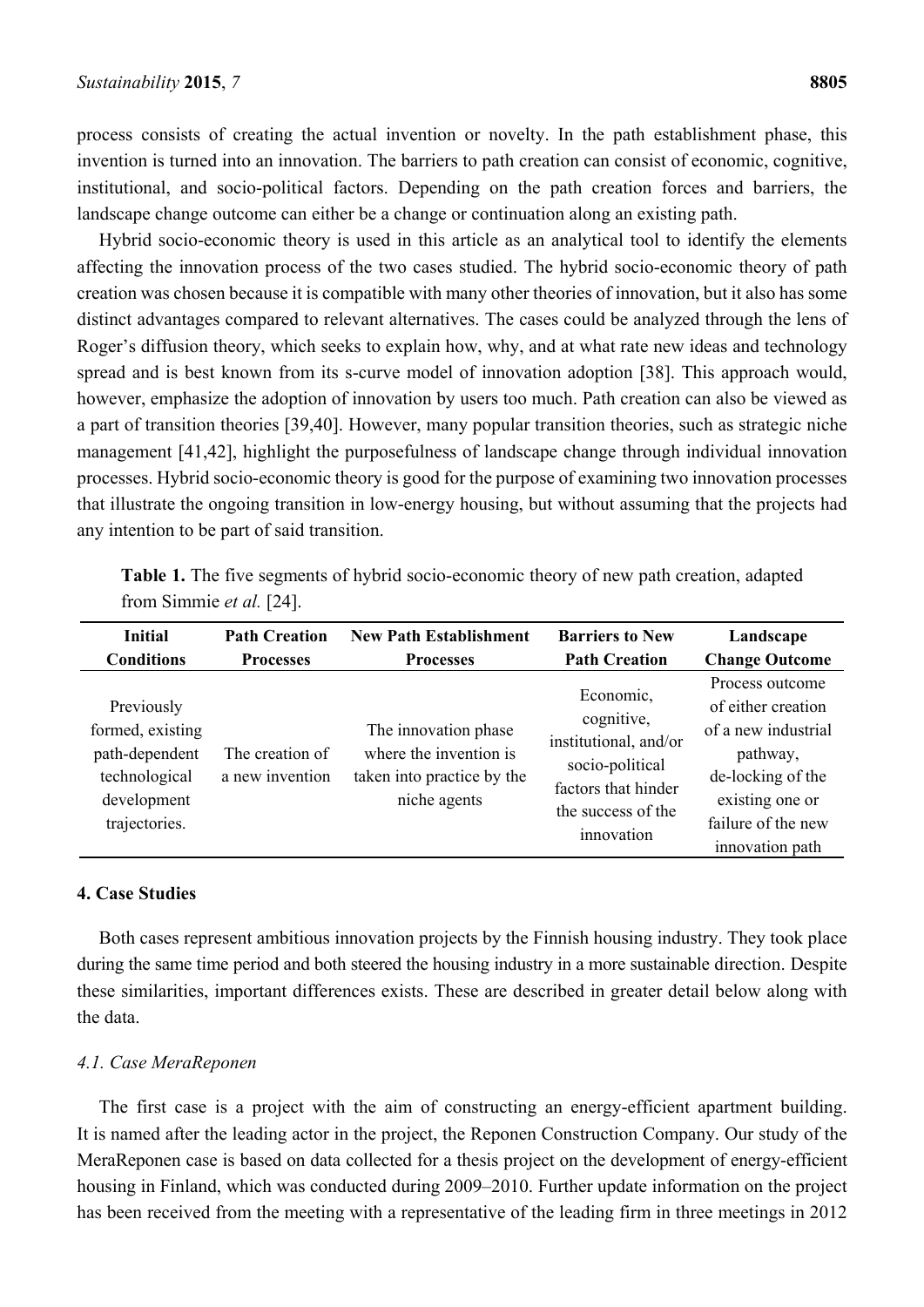and 2013. The main data are based on interviews and written materials, such as project presentation documents and newspaper articles. A detailed data description is provided in Table A1 in the appendix. The interviews were semi-structured and the question themes included how the company/organization of the interviewee got involved in the project and why, the role of the firm/organization, the main challenges and drivers in the project, and how the co-operation between the project partners went.

The background for the project was conducted by the VTT Technical Research Centre. This professional research institute developed energy efficiency techniques in different projects during the 1980s and 90s. Over the years, the models developed became less complicated and more efficient and economical. The VTT enlisted construction companies as partners throughout this phase, but most products were one-time test houses.

The actual project was initiated after the Reponen Company became interested in the work done by the VTT. In 2001, the goal of developing energy-efficient housing was made a part of the Reponen Company's business plan. In its vision, the company aimed to gain a competitive edge as a forerunner in energy-efficient housing. The initial vision was met with skeptical comments from other construction industry actors, who did not see energy efficiency as a great opportunity. Some were also doubtful of the technical functionality of the houses. The project partners were found with the help of the VTT. The partners and their roles are described in Table A2 in the Appendix. The project received financial help from the Housing Finance and Development Centre of Finland (ARA) and Tekes, the Finnish Funding Agency for Innovation (a publicly funded expert organization for financing research, development, and innovation in Finland).

The concept was first tested on in a single apartment built in 2005 in Leppävaara, Finland. The single apartment test was carefully reported and analyzed by the VTT and the results were made known in 2006. The heating costs were cut by 70% compared to a standard apartment, but the building costs were only 1.7% higher than average [43]. The first house was built for the Finnish Youth Housing Association (NAL) and located in Heinola; it was completed in 2009. Since then, as much as 80% of homes constructed by the Reponen Company have been energy-efficient houses with different modifications. The project partners were also able to create production lines for the needed energy-efficient elements and products. The concept is still working well and further development has been carried out to employ it in apartment buildings made from wooden material.

#### *4.2. Case K3 Houses*

The K3 Houses initiative attempted to produce detached houses that were environmentally, socially, and economically sustainable. In fact, the three K's are the Finnish words for "beautiful", "sustainable", and "affordable". The case study of K3 Houses initiative was first presented at the CIB International Conference on Construction in a Changing World 2014 [44]. The case study data consists of interviews and written documents, which are described in more detail in the Appendix (Table A3). The interviews were semi-structured. The question themes included how the company/organization of the interviewee got involved in the project and why, the role of the firm/organization, the main challenges and drivers in the project, and how the co-operation between the project partners went.

The initial idea for the project came about as the result of a discussion between a consultant living in the Billnäs area (a district in the Finnish municipality of Raasepori), the real estate manager of the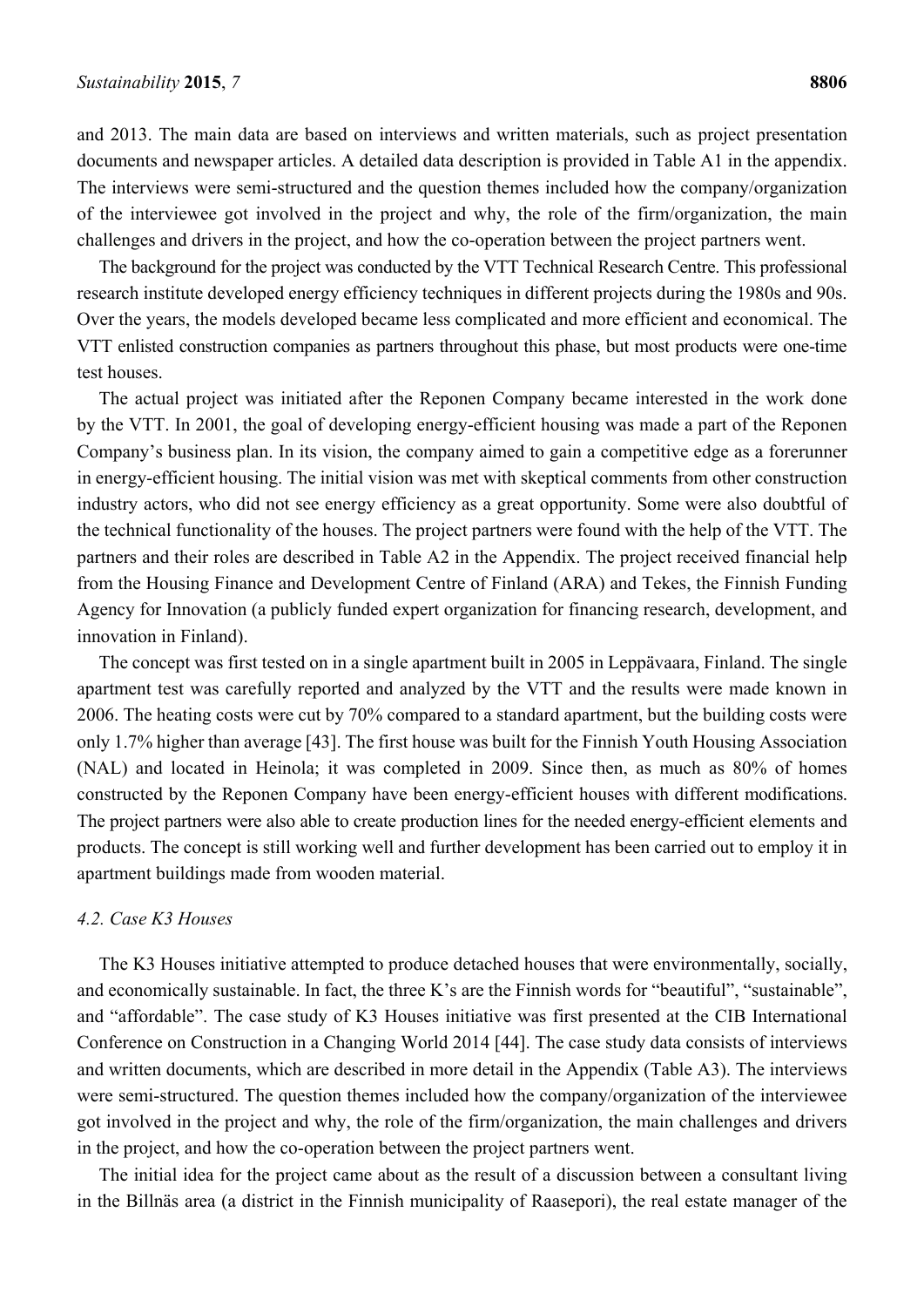Billnäs-based Fiskars Corporation, and the Secretary General of the Finnish Cultural Foundation in 2007. The project was driven by the values of sustainability and aesthetics and of combining the two without compromising the affordability of the houses. It arose especially as a result of a lack of innovativeness in the housing industry and an observed lack of co-operation between architects and house manufacturers.

The project was led by the Finnish Cultural Foundation. It was also the main financer for the project (providing approx. 400,000 Euros). An atypical innovator in the construction industry, the Finnish Cultural Foundation is a non-governmental organization and its primary task is to award grants. The project was coordinated by a steering group consisting of the employees and board members of the Foundation, the real estate manager of Fiskars, the project manager consultant, an architect, and the former communications manager of a construction industry association. The steering group was important in the first stages of the project. Later, the project management duties were taken over by an employee of the Foundation.

The project consisted of two phases. First, proposals were requested from eight different architectural companies. The companies completed their designs by the end of 2009. Five of these designs were selected for further development. During this midpoint of the project, when the first designs were handed over to the Finnish Cultural Foundation, the government was preparing new energy efficiency legislation for buildings. Since the Finnish Cultural Foundation had a clear objective to create unique houses rather than just responding to the upcoming norm, they felt the need to modify the aims of the project. The upcoming regulations supported the use of a mechanical design with a vapor barrier structure as a way to achieve the energy efficiency measures. So the Finnish Cultural Foundation decided that the houses planned as part of the K3 initiative should function with an organic design (meaning natural ventilation and a structure without vapor barriers). A report was ordered from Kimmo Lylykangas (an architect specialized in energy-efficient construction) that would attest to the feasibility of the organic house design.

Based on these premises, the architects were paired with the house manufacturers and asked to start designing the final versions of the houses. The final designs were published in 2011 and made available on the project website for free. The project officially ended with the publication of the designs. The designs did arouse interest in house buyers, but the house manufacturers were unable to deliver clear packages with affordable pricing. For this reason, the Finnish Cultural Foundation has continued to keep the discussion alive and sought new ways to get the first houses built.

#### **5. Analysis of the Cases**

In this section, we analyze the cases using the hybrid socio-economic theory of new path creation [24]. Because the projects operated within the same context, the initial conditions and landscape change outcomes were virtually identical. Therefore, the main focus of the analysis is on the path creation processes, the path establishment processes, and the main barriers to path creation in the two cases.

#### *5.1. New Path Creation in the MeraReponen Case*

The project's initial conditions were marked by the lack of innovativeness in the construction industry and speculation about rising energy prices. Although European energy efficiency legislation was already under preparation, it was not clearly affecting the agenda in Finland during the initiation of the project. Although some delays did occur and a few structural barriers hindered the commercialization of the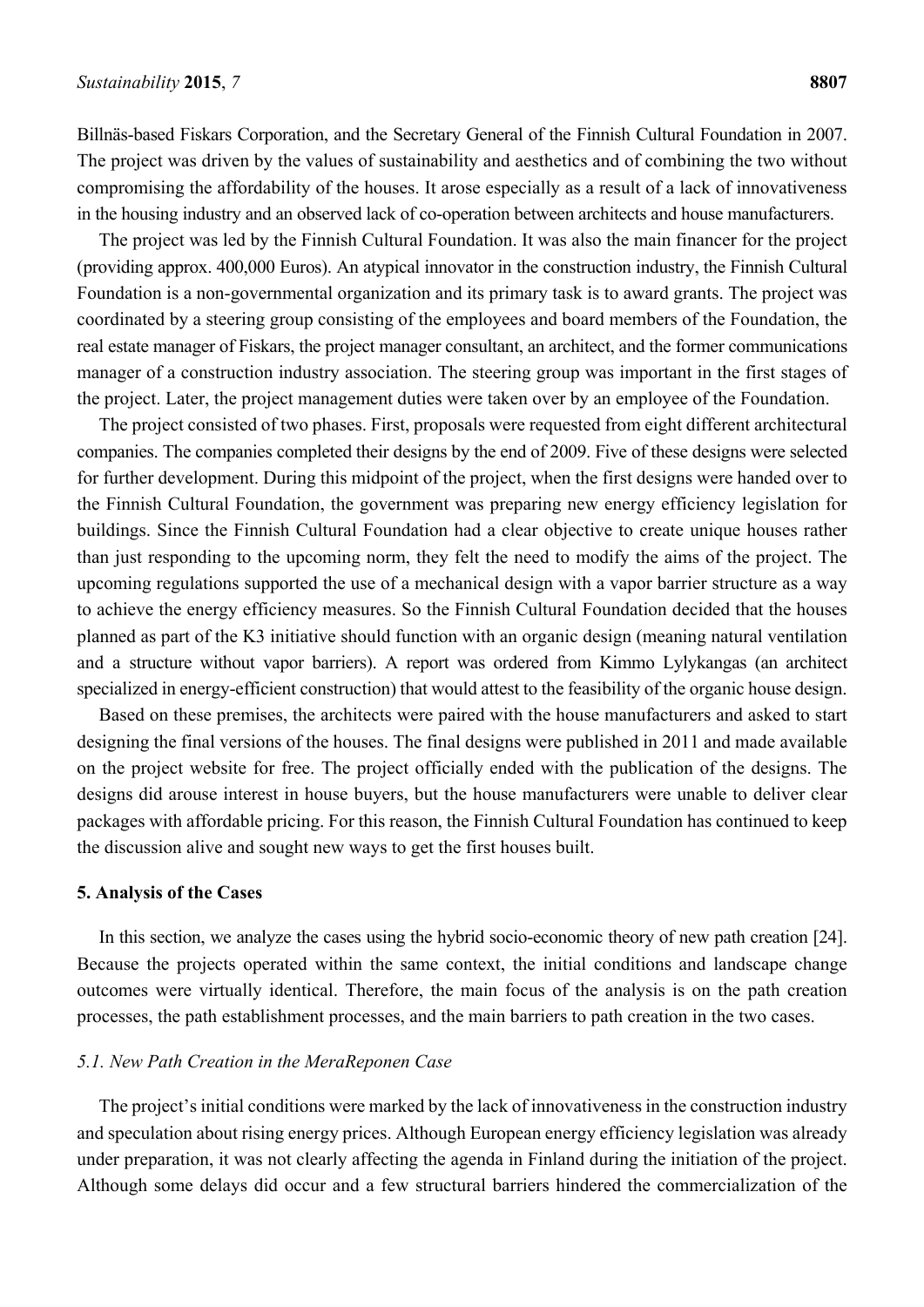energy-efficient building, the path creation process for the MeraReponen case was successful one. The process is summarized in Table 2.

**Table 2.** Path creation process for the MeraReponen case. Initial conditions and landscape change outcome are the same for both cases.

| <b>Initial</b><br><b>Conditions</b><br><b>Path creation</b> | Industry's internal environment:<br>low innovation activity in the<br>construction sector<br>VTT-continued experiments with a<br>small number of houses throughout                                                                                                      | External pressures:<br>oil crisis & potentially rising energy prices<br>$\frac{1}{2}$<br>global warming<br>$\frac{1}{2}$<br>construction sectors' climate change mitigation potential<br>$\blacksquare$<br>EU regulation<br>$\blacksquare$<br>Reponen Company-interested in<br>commercializing the energy efficiency                | Interested partners group together<br>for the MeraReponen project to seek<br>competitive advantage in the                                                                                                                                                                                                                                                   |  |
|-------------------------------------------------------------|-------------------------------------------------------------------------------------------------------------------------------------------------------------------------------------------------------------------------------------------------------------------------|-------------------------------------------------------------------------------------------------------------------------------------------------------------------------------------------------------------------------------------------------------------------------------------------------------------------------------------|-------------------------------------------------------------------------------------------------------------------------------------------------------------------------------------------------------------------------------------------------------------------------------------------------------------------------------------------------------------|--|
| process                                                     | the years and identification of a niche<br>market                                                                                                                                                                                                                       | innovation                                                                                                                                                                                                                                                                                                                          | marketplace through new innovation<br>and business logic emerges                                                                                                                                                                                                                                                                                            |  |
| New path<br>establishment<br>process                        | Demo house<br>Production lines<br>proving the<br>established for<br>economics<br>energy-efficient<br>and technical<br>elements<br>soundness of<br>Construction<br>low-energy<br>becomes<br>buildings<br>more simple<br>gaining<br>and<br>market<br>economic<br>interest | Building code<br>requirements for<br>Environmental<br>good energy and<br>policies<br>indoor performance<br>emphasize<br>are easier to<br>urban density<br>demonstrate with<br>favor<br>mechanical design<br>$\blacksquare$<br>increased<br>apartment<br>$\blacksquare$<br>houses<br>predictability of<br>building permit<br>process | Timing: increasing<br>attention to climate<br>Similar<br>change makes<br>processes<br>energy efficiency a<br>abroad, such<br>priority in<br>as the<br>construction<br>development<br>success in<br>done by the<br>framing the<br>Passive<br>"high-tech"<br>House<br>pathway as the<br>Institute in<br>solution<br>Germany.<br>followers enter<br>the market |  |
| <b>Barriers to</b><br>new path<br>creation                  | Construction industry traditionally<br>reluctant to invest in actual<br>construction in fear of adding costs<br>during the construction phase that<br>could only save money during the<br>operation phase since not seen as<br>profitable for the builder               | Low energy<br>Finding funding<br>prices                                                                                                                                                                                                                                                                                             | Well-known mistakes made in late<br>70's oil crises when trying to save<br>energy in buildings                                                                                                                                                                                                                                                              |  |
| Landscape<br>change<br>outcome                              | Energy-efficient construction<br>dominated by mechanical design                                                                                                                                                                                                         | Bubbling under:<br>dissatisfaction with lack of<br>alternatives                                                                                                                                                                                                                                                                     | Bubbling under:<br>fear of potential negative<br>implications of homogenous<br>building stock                                                                                                                                                                                                                                                               |  |

The *initial conditions* for the project featured an operative environment dominated by a "business-as-usual" mentality and a lack of innovativeness. Both typical features of the construction industry, where investments in research and development had been low [5]. The industry seemed to rely on the notion that a permanent shortage of housing and a constant demand for new buildings will secure revenues. A lack of investment in research and development and the poor collaboration between academia and industry had also been noted internationally [45]. Despite the fact that the VTT Technical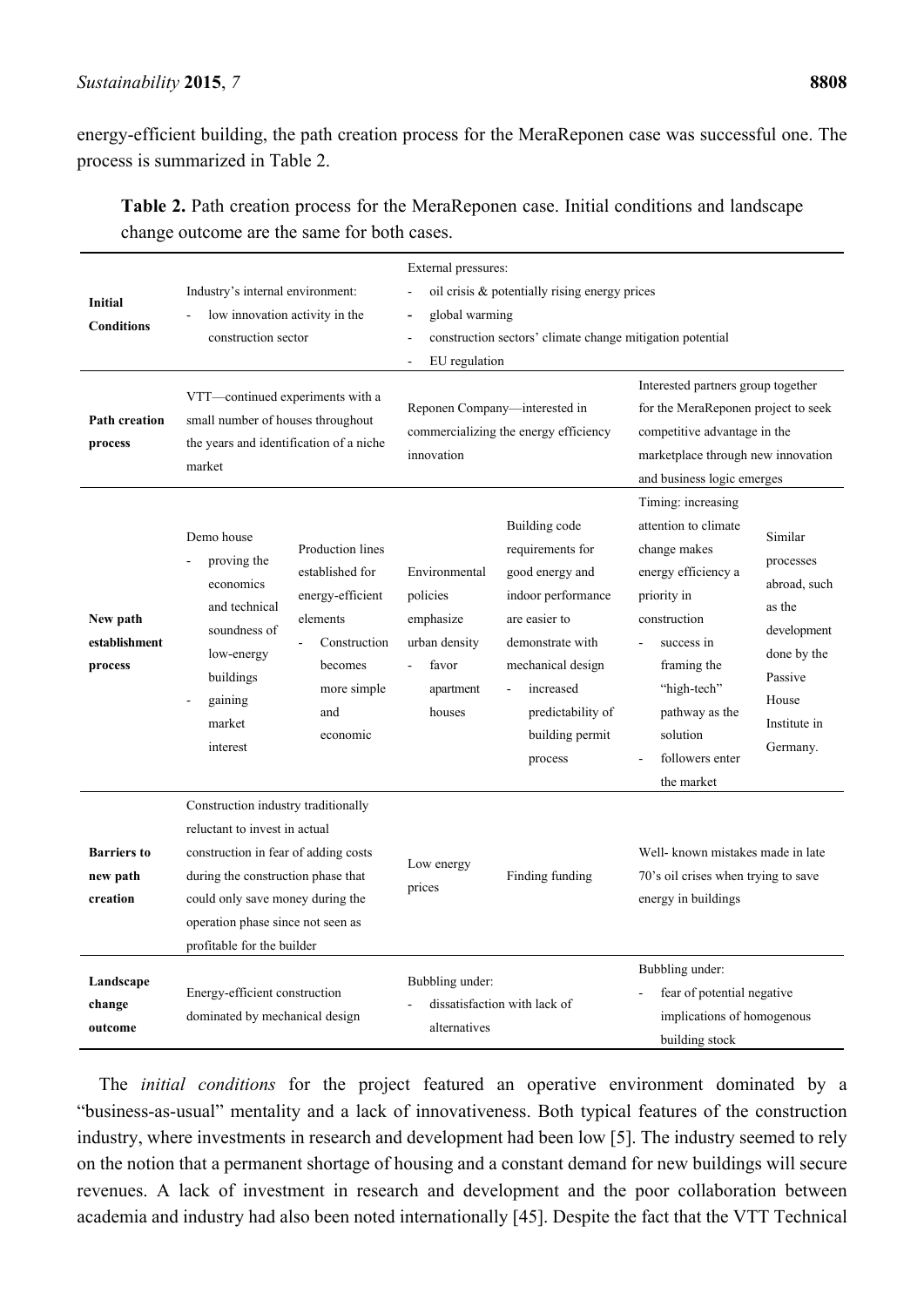Research Center of Finland had conducted many studies on the advantages of energy-efficient housing, the industry as a whole remained rather skeptical about it. Until the commencement of the MeraReponen project, energy-efficient building remained more of an invention than innovation.

The *path creation process* for the MeraReponen case was clearly successful. This was in part because the project participants shared the same visionary business plans. The pilot versions helped to prove the economic feasibility of the innovation, which encouraged the project partners to create separate production lines for energy-efficient elements. This helped them to gain economic value by eliminating the need to make the elements and windows for the houses separately or to build them on-site.

The *path establishment process* for the MeraReponen case confirmed the economic feasibility of energy-efficient housing; the construction costs of energy-efficient houses even in this pilot phase were only 5% greater than for regular houses. The economics worked especially well for those developers who remained owners of the houses for a longer period of time. The first buildings were constructed for companies that specialize in housing rental services. As soon as the first building was finished, it was promptly followed by several others. This rising market interest confirmed the impression of those involved in the project that energy-efficient housing is definitely a business asset. This helped to secure continuation along the chosen path.

The discourse on climate change provided background support for the project and helped raise awareness about the issue of energy efficiency in the real estate and construction sector. Also, environmental policies started focusing more on the compactness of communities, which favored apartment buildings over detached houses. The new niche was significantly helped by regulations, which pushed the industry to invest in energy-efficient housing technology. The attention and praise received from politicians benefitted the project. President Tarja Halonen picked the concept to be awarded by the Finnish Association of Civil Engineers in 2007. Minister of Employment and the Economy Jan Vapaavuori attended the laying of the foundation stone for the first such building in Heinola in 2008.

The first building was supposed to be finished by the time of the building fair in Heinola in 2004. This goal was later abandoned because of complaints about the building plan for the area. Another delay occurred in 2007 when the Housing Finance and Development Centre of Finland (ARA) ran out of money. This slowed the construction project by one year. Though these delays were unfortunate and slowed down the process, they did not constitute drastic challenges to the idea of energy-efficient housing. T*he main barriers for the path creation process* included a lack of support for energy efficiency measures in the construction industry and cognitive barriers due to past mistakes made in the construction industry when insulating homes.

The first barrier resulted from the fact that the contractor and the owners and inhabitants of the new houses did not share the same interest when it came to energy costs. The profitability of energy efficiency measures only materialize during the use phase, whereas the costs of these measures materialize during the construction phase. In the real estate market, the pricing is heavily influenced by many factors other than just the energy consumption of the building. As Kyrö *et al.* have stated [46], these include external factors (e.g., location, availability of nearby services, commuting opportunities) and value-determinant factors (e.g., gross rent, yield, vacancy rate, residual value). The influence of energy efficiency on the overall value by way of such value-determinant factors is minor, approximately 2% of the real estate value [47] which results in a decrease in the motivation of the contractor to invest more in energy efficiency. Energy prices have not been rising steeply enough to create considerable demand for energy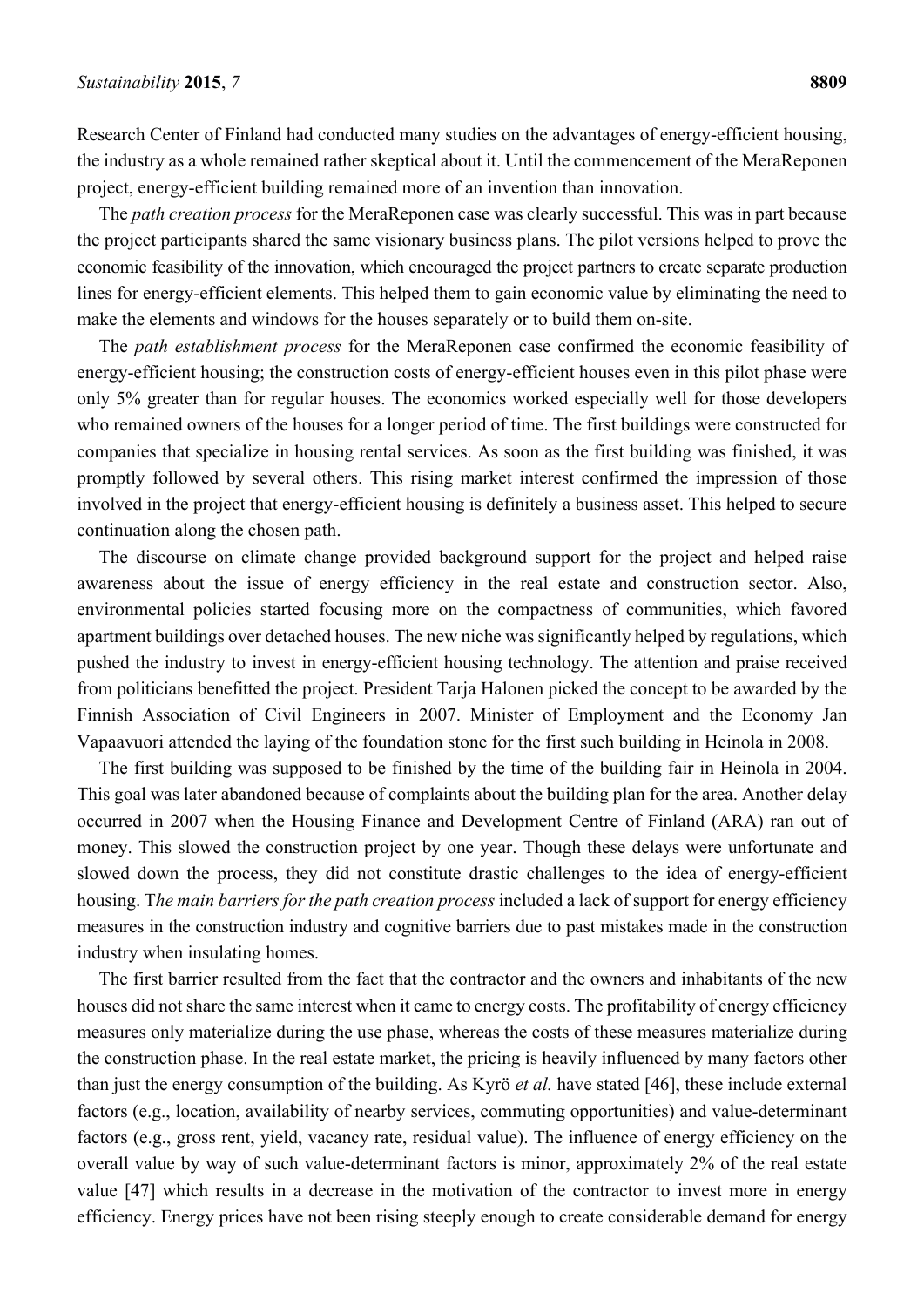efficiency measures. This barrier was partly overcome in the project by marketing this solution to housing companies, which benefitted from the savings during the use phase of the building. The new regulations demanding a higher level of energy efficiency for all buildings helped to remove this barrier altogether.

The cognitive barrier to energy-efficient housing was the fear of so-called "bottle houses," which were constructed after the oil crisis in the 1970s. This type of house had thick insulation, but no additional ventilation, which led to moisture damage and bad air quality. For this reason, attempts to improve energy efficiency were prone to suspicion about possible moisture damage. The matter was discussed in detail when the building code was about to be renewed. Both VTT and Tampere University of Technology prepared a report on the feasibility of energy-efficient housing. The VTT report supported the new energy-efficient housing technology while Tampere University of Technology's report was more critical. The latter report called for more research on the topic on the basis of the unknown effects of climate change on the Finnish climate, which, combined with possible mistakes made in the planning and construction phases for energy-efficient houses (due to the lack of knowledge of both the designers and building contractors), might result in failures. The results from the VTT report were valued more in the formulation of the energy legislation. This helped eliminate fears about moisture damage in low-energy houses. As more residents moved into the houses, their positive experiences all helped break down this cognitive barrier.

By the time the regulations were enforced, the MeraReponen concept was already clearly below the new limits for energy use. Despite the general decrease in building activity through economic stagnation, their order book was full. The project won many prizes and international opportunities arose in Russia. Reponen soon also broadened the scope of its concept to include low-energy apartment buildings made of wood (the first one was completed in 2011). As the functionality of the technology was proven and pushed forward by legislation, other entrants soon emerged on the market. The concept became a brand name and served as a benchmark for the industry as well as policy makers on how to build low-energy housing. *As a landscape outcome*, the mechanical design is now established as the way to build low-energy houses.

#### *5.2. New Path Creation in the K3 Case*

Similarly to the MeraReponen case, the K3 project was affected by the internal environment of the construction industry. However, energy efficiency legislation and discussions about climate change also affected the K3 project. However, the path creation process for the K3 case has not achieved a commercially viable product. The main factors affecting the path creation process are summarized in Table 3.

In particular, the lack of co-operation between architects and house manufacturers was seen as a leading cause for the building of monotonic detached houses. During the conception phase of the K3 initiative, discussions about climate change had already affected the construction industry and the need to promote sustainability in housing through energy efficiency had emerged. The first EU directive on energy efficiency in buildings was accepted in 2002 and the member states were obliged to implement the directive in national legislation by 2006 [48]. In Finland, the implementation process was led by the Ministry of the Environment, and the necessary legislation was set up in 2008 and entered into force in 2010. A further update was made in 2010, which entered into force in 2012.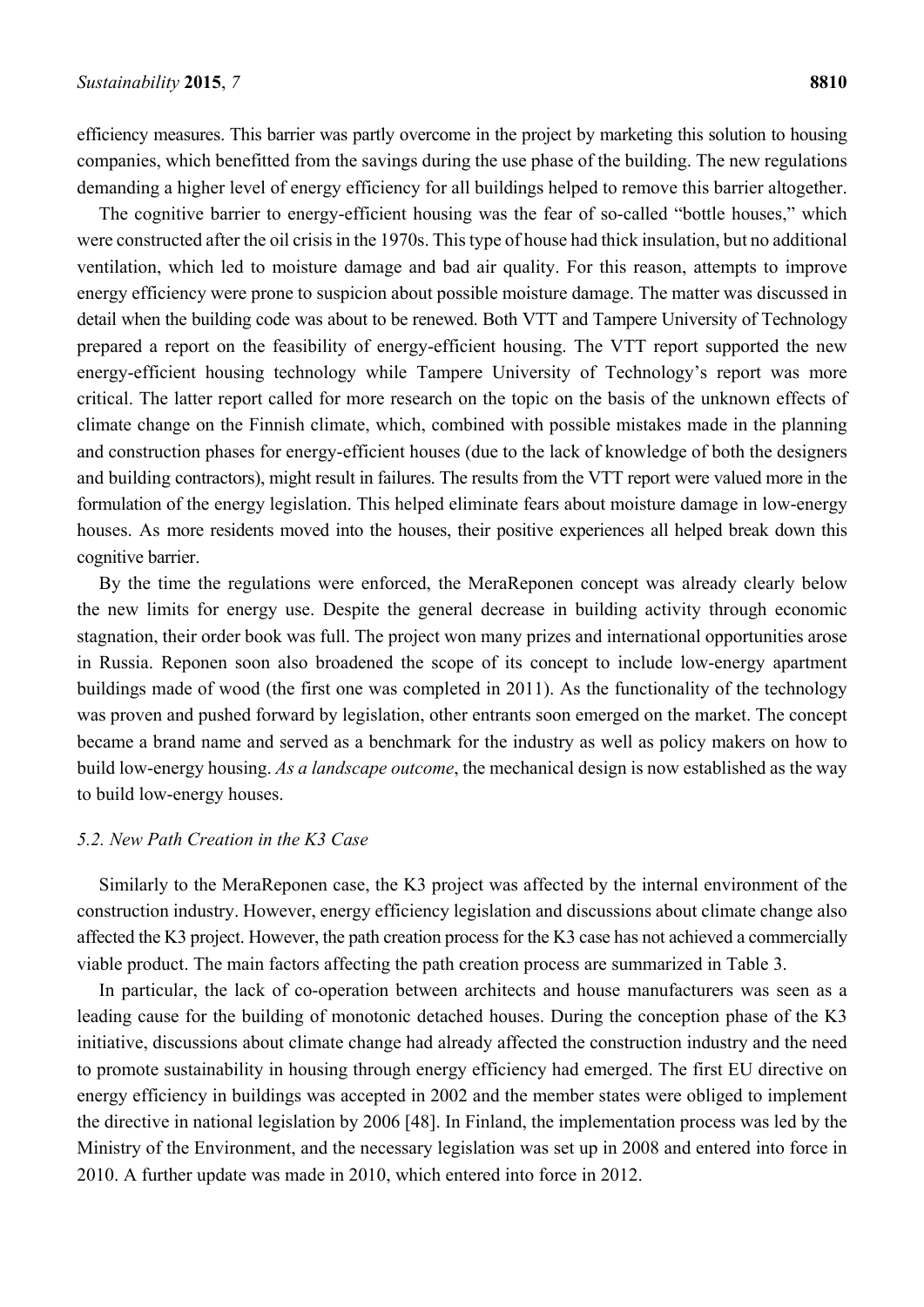**Table 3.** Path creation process for the K3 case. Initial conditions and landscape change outcome are the same for both cases.

| Initial<br>conditions<br>Path<br>creation  | Industry's internal environment:<br>low innovation activity in the<br>construction sector<br>Finnish Cultural Foundation and Fiskars<br>Corporation agree on the need to<br>support values of sustainability and                                                                                                                                                                                                                              | External pressures:<br>oil crisis & potentially rising energy prices<br>global warming<br>$\qquad \qquad \blacksquare$<br>construction sectors' climate change mitigation potential<br>EU regulation<br>The K3 project created and centered<br>Organic design proposed as an<br>around the Foundation<br>alternative to mechanical design |                                                                                                                                                                                                                                                                                          |  |
|--------------------------------------------|-----------------------------------------------------------------------------------------------------------------------------------------------------------------------------------------------------------------------------------------------------------------------------------------------------------------------------------------------------------------------------------------------------------------------------------------------|-------------------------------------------------------------------------------------------------------------------------------------------------------------------------------------------------------------------------------------------------------------------------------------------------------------------------------------------|------------------------------------------------------------------------------------------------------------------------------------------------------------------------------------------------------------------------------------------------------------------------------------------|--|
| process<br>New path<br>establishment       | aesthetics in detached house<br>manufacturing<br>Attempts to facilitate collaboration<br>between house manufacturers and                                                                                                                                                                                                                                                                                                                      | Attempts to<br>Gaining strong<br>influence new<br>support from                                                                                                                                                                                                                                                                            | All house designs made<br>available for free for private and                                                                                                                                                                                                                             |  |
| process                                    | architects                                                                                                                                                                                                                                                                                                                                                                                                                                    | building<br>experts<br>regulation                                                                                                                                                                                                                                                                                                         | commercial use                                                                                                                                                                                                                                                                           |  |
| <b>Barriers</b> to<br>new path<br>creation | Building code<br>requirements for good<br>energy and indoor<br>performance are easier<br>to demonstrate via<br>mechanical design<br>Environmental<br>policies<br>autonomy and<br>emphasize<br>responsibility of<br>urban density<br>municipal building<br>disfavor<br>officials combined<br>detached<br>with their tendency<br>for risk avoidance<br>houses<br>was seen to<br>decrease the<br>predictability of<br>building permit<br>process | No production lines<br>established<br>house<br>No demo<br>manufacturers<br>house<br>hesitate to<br>untested<br>invest in<br>technical<br>development<br>solutions<br>activities<br>market<br>component<br>$\overline{\phantom{a}}$<br>interest<br>suppliers not<br>not raised<br>included in the<br>development<br>phase                  | Timing:<br>increasing<br>attention to<br>The focal<br>climate change<br>makes energy<br>organization<br>efficiency a<br>had no<br>priority in<br>direct<br>business<br>construction<br>failure in<br>interest in<br>framing the<br>the project<br>"low-tech"<br>pathway as a<br>solution |  |
| Landscape<br>change<br>outcome             | Energy-efficient construction dominated<br>by mechanical design                                                                                                                                                                                                                                                                                                                                                                               | Bubbling under:<br>dissatisfaction with lack of<br>alternatives                                                                                                                                                                                                                                                                           | Bubbling under:<br>fear of potential negative<br>implications of homogenous<br>building stock                                                                                                                                                                                            |  |

For the *path creation process*, the Finnish Cultural Foundation had a clear vision of deviating from the existing ways of working in the construction sector. The problem the Foundation wanted to tackle had to do with the fact that while house manufacturers typically produce most of the detached houses, only a few of them are actually designed by architects. The Foundation wanted to create a new manner of co-operation between architects and house manufacturers. In addition, it did not want to restrict the sustainability of housing to just energy efficiency; housing should also take into account, for example, materials, building methods, lifespan, and support for sustainable lifestyles. This idea grew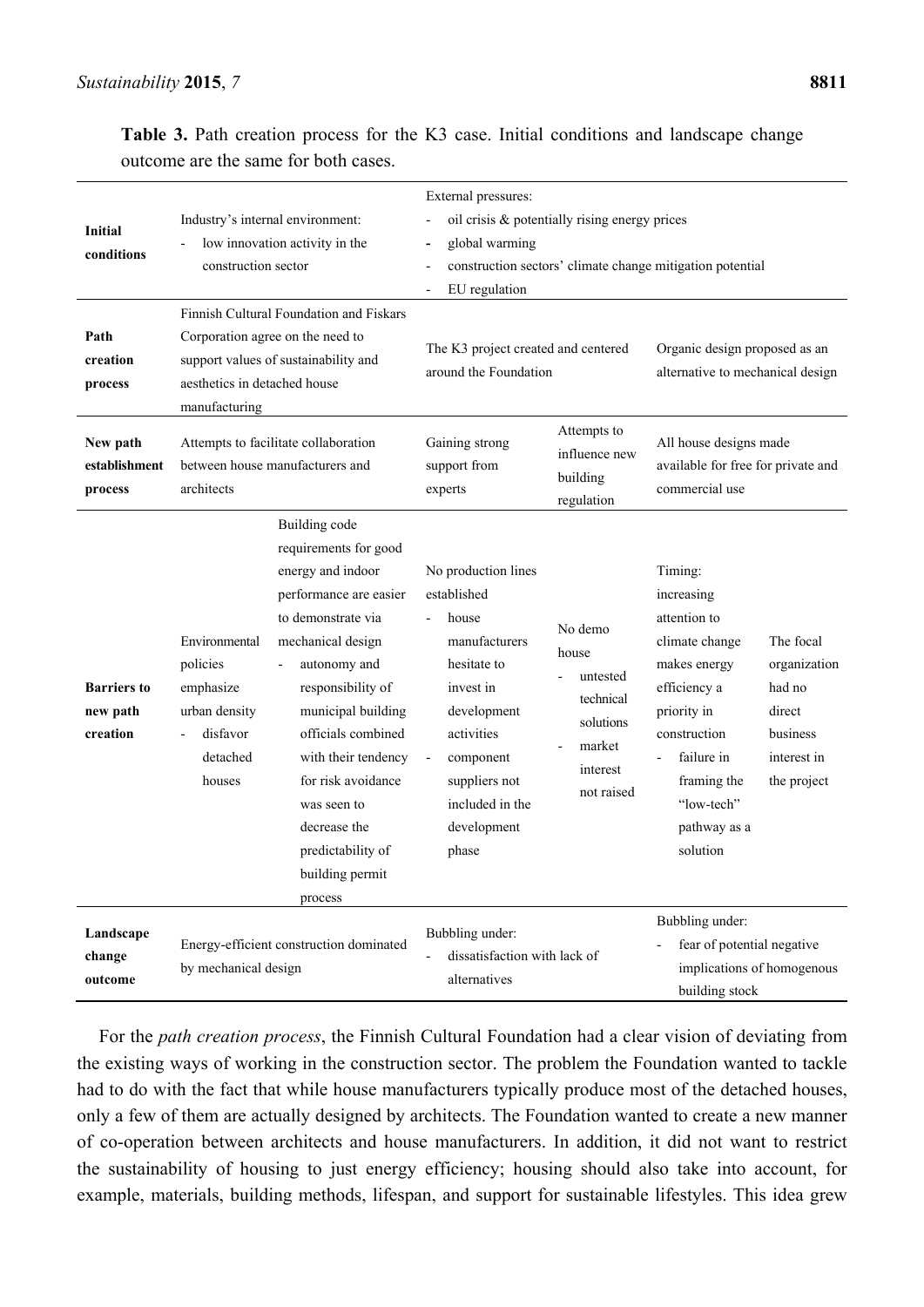more prominent during the project. As it became clear that the new legislation was going to force all new houses to be energy-efficient, the design requirements for the houses were modified. A new direction was found in organic houses. Organic design principles were seen as a means to approach sustainability more holistically rather than treating it simply as a question of energy efficiency. In Finland, many authorities, including the leading legislators, assumed that only mechanical design could achieve low-energy consumption and good indoor air quality simultaneously.

The Finnish Cultural Foundation intended to *establish the path* for its project by engaging the house manufacturers to work with architects. The purpose was to cleverly introduce architectural values into industrial house manufacturing in a manner that would be acceptable and realistic enough to become a part of existing business models. Co-operation between architects and house manufacturers, however, did not work as well as planned. Only one team had a reasonable amount of mutual correspondence. Neither were the house manufacturers able to use the models in their production line. The other interesting factor was the decision to make the models free and available for both private and commercial use. The idea was to distribute the results of the project as widely as possible, thereby enabling the spread of knowledge. The project received strong support in the form of expert analysis on the feasibility of organic low-energy houses, which was used to help with attempts to influence regulators concerning energy efficiency legislation.

*The main barriers to path creation* came from regulations and from the suspicions that the municipal building officials had about the organic design. Also, the unwillingness or inability of house manufacturers to innovate, the lack of industrial pre-manufactured elements, untested technical solutions, and timing hindered the establishment of a viable path creation process.

The energy efficiency regulations attested to the implicit assumption that mechanical design should be the industry standard, hence the first regulations did not approve of organic low-energy housing. This was changed in the updated regulation. In general, experts in the field still viewed mechanical design as the correct way to construct a low-energy building. This view was made clear by the municipal building officials. In the publication event for the project, an official from Helsinki asked the project leaders whether they were aware that the organic design would not be compatible with the building code and, consequently, such houses would not receive building permits in Helsinki. Although this issue was resolved with officials in other municipalities, and organic houses are in fact now allowed, the incident shows the general suspicion towards organic low-energy houses in Finland.

The reluctance of house manufacturers to take a more proactive approach in the process weakened the results. While the project initially piqued interest among house manufacturers, several possible participants soon backed off. The co-operation between architects and house manufacturers did not work as well as planned; only one architect-house manufacturer team co-operated enough to actually say the design was a result of teamwork, and yet even this design did not make it onto the market as such.

The need to create new low-energy housing technology without having accredited testing methods damaged the credibility of the project. Also, the primary client withdrew from its planned role as developer and neither the Foundation nor the house manufacturers were willing to take responsibility should the houses need a renovation later on. This risk was left to the potential home owners, which hurt the demand for the houses; although potential home buyers were found, they withdrew when faced with this requirement.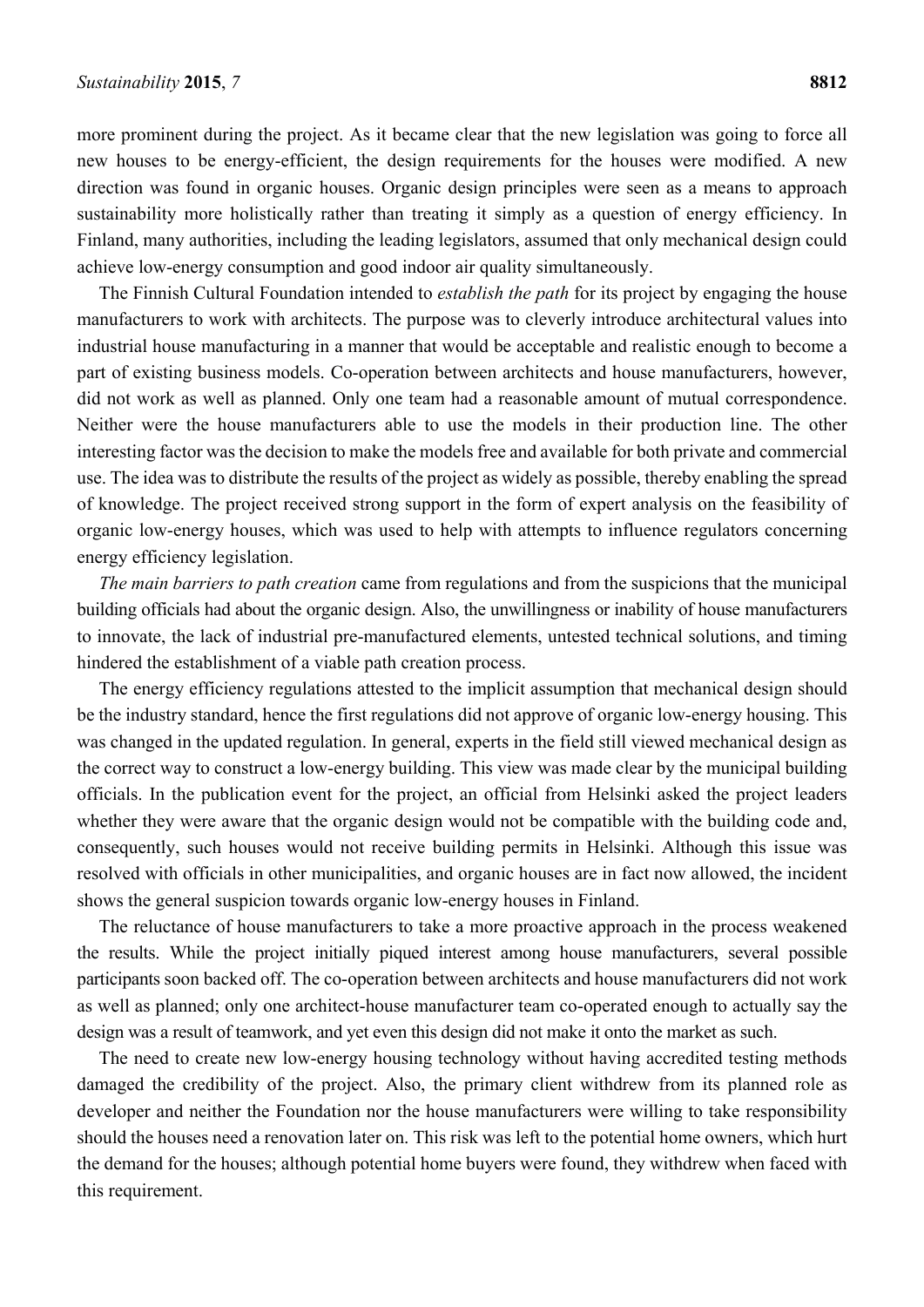Timing influenced the project. At the same time that the designs were being finished, mechanical design was getting more attention from other construction companies and gaining acceptance. Previously, the technical feasibility of the mechanical design had been under suspicion. However, now the question was whether it could even be possible to build low-energy houses without mechanical design.

The *landscape change outcome* of the path creation attempt was that by the end of 2014, not a single industrially manufactured K3 house had yet been built. The Finnish Cultural Foundation's aspirations for house manufacturers to take the initiative in building such homes after the launch of the designs was not realized. New means for building the first homes are still being sought, but it is obvious that as it stands, mechanical design is clearly the dominant pathway in low-energy housing in Finland.

#### *5.3. Comparison of the Cases*

Why did the two path creation attempts have such different market outcomes despite their proven technological functionality and demand? In this section, we outline and discuss the differences between the two cases in order to answer that question.

Although the initial conditions were the same, some distinctions about the importance of different factors can be made. Major differences in the beginning stages had to do with the fact that MeraReponen project was motivated more by the trend of rising fuel prices. The K3 project was motivated more by the aspiration to produce beautiful, sustainable, and reasonably priced houses. Also, the low-energy technology used in the MeraReponen project case had been researched for a long time by the personnel at the VTT Technical Research Centre before there was any market interest in commercializing the technology. In contrast, the K3 project relied more on good professional design practices.

The path creation process in both projects originated from an idea by key agents. A niche then formed around these agents. The differences between the projects lies more in the fact that the MeraReponen niche formed around pure business actors, whereas in the K3 case, the niche formed around a private trust dedicated to promoting art and science, (Finnish Cultural Foundation). Also, although it was the intention of the Finnish Cultural Foundation that detached houses would become a profitable business for the companies involved, pushing forward its vision of sustainability could have been emphasized more.

Interestingly, despite some mutual challenges like getting the industry actors interested, most of the factors that supported the MeraReponen project had the opposite effect on the K3 project. The K3 project also lacked some critical elements, such as a tangible demo building. The contradictions between the path establishment processes and obstacles to path establishment in the MeraReponen and K3 projects are illustrated in Table 4.

The landscape outcome for low-energy housing is that the mechanical design used in the MeraReponen project has become dominant in the field and is currently the main model for how to build low-energy houses. There are still some supporters for the organic design proposed in the K3 project who fear that the dominance of just one solution will lead to a lack of alternatives in building stock. Total homogeneity is considered a poor result since, if technical problems were to arise in the long run, it would then affect all new buildings.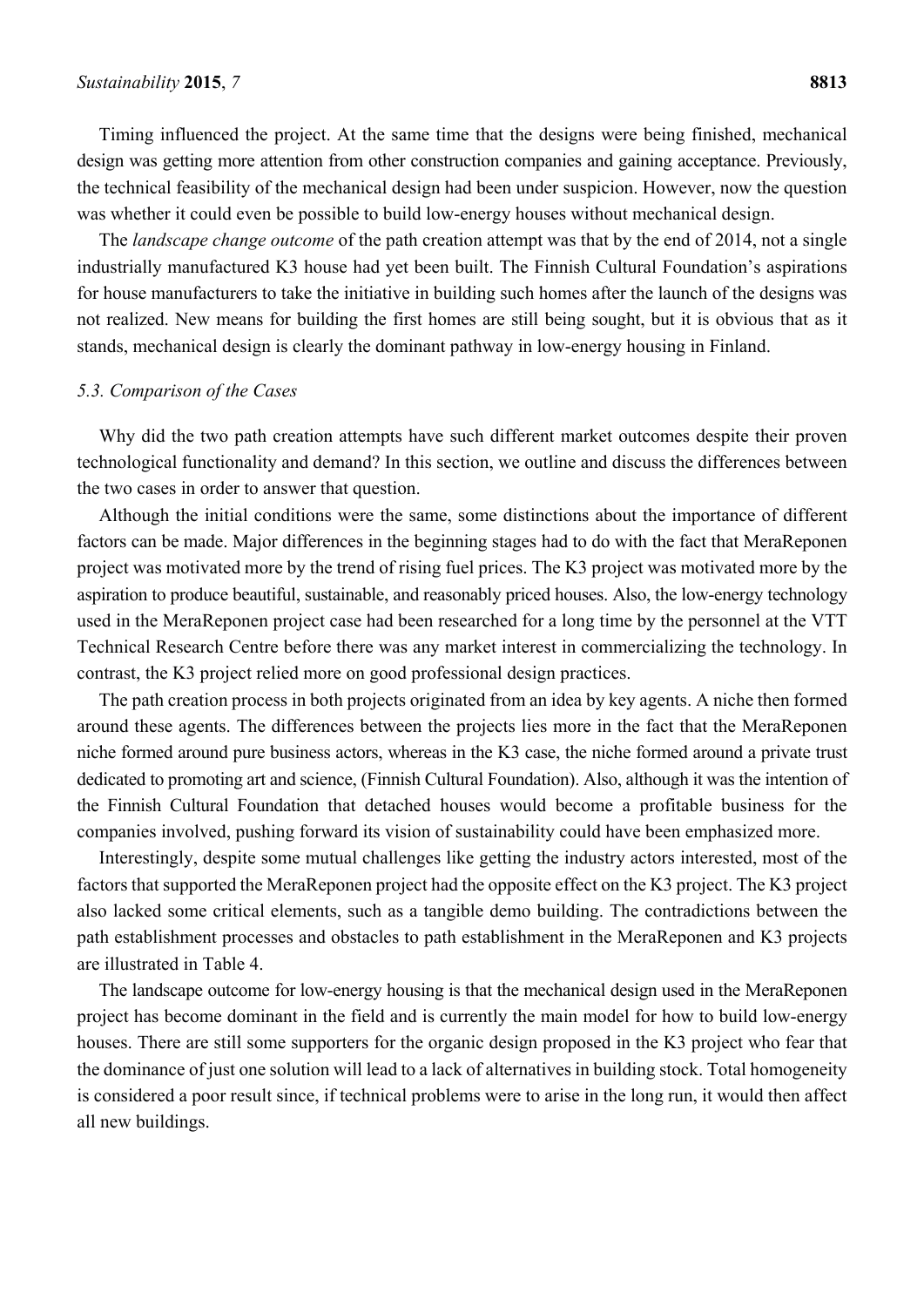**Table 4.** A comparison of the path establishment process in the MeraReponen case and corresponding path creation barriers in the K3 case.

| <b>MeraReponen Case Path Establishment</b>                                                                        | K3 Case Barriers to Path Establishment                                                                                                                          |
|-------------------------------------------------------------------------------------------------------------------|-----------------------------------------------------------------------------------------------------------------------------------------------------------------|
| Demo house<br>proving the economic and technical soundness of<br>low-energy buildings<br>creating market interest | No demo house<br>untested technical solutions<br>market interest not raised                                                                                     |
| Production lines established for<br>low-energy elements<br>Construction becomes more simple and economic          | No production lines established<br>house manufacturers hesitate to invest in<br>development activities<br>component suppliers not included in development phase |
| Environmental policies emphasize urban density                                                                    | Environmental policies emphasize urban density                                                                                                                  |
| favors apartment houses                                                                                           | disfavors detached houses                                                                                                                                       |
| Building code requirements for good energy and                                                                    | Building code requirements for good energy and indoor                                                                                                           |
| indoor performance are easier to demonstrate with                                                                 | performance are easier to demonstrate with mechanical design                                                                                                    |
| mechanical design                                                                                                 | autonomy and responsibility of municipal building officials                                                                                                     |
| increased predictability of building                                                                              | combined with their tendency for risk avoidance reduced                                                                                                         |
| permit process                                                                                                    | the predictability of the building permit process                                                                                                               |
| Timing: increasing attention to climate change makes                                                              |                                                                                                                                                                 |
| energy efficiency a priority in construction                                                                      | Timing: increasing attention to climate change makes energy                                                                                                     |
| success in framing the "high-tech" pathway as the                                                                 | efficiency a priority in construction                                                                                                                           |
| solution                                                                                                          | failure in framing the "low-tech" pathway as a solution                                                                                                         |
| followers enter the market                                                                                        |                                                                                                                                                                 |

### **6. Results**

In this paper, we have explored two innovation projects in energy-efficient housing. Despite both being developed in the same context, their outcomes were strikingly different. The comparison of these two innovation projects as path creation processes give some valuable insights on construction innovation. The results highlight two issues that were crucial to the market success of these innovations: one of a systemic nature and the other concerning innovation management.

First, the institutional context and its changes during the innovation projects affected the outcome: path creation was either helped or hindered by the regulatory environment. The development of energy efficiency regulations and the dominant technological trajectory of low-energy houses are interdependent. It seems that while supporting the trajectory of the innovation developed in the first case, regulators created virtually insurmountable cognitive and normative obstacles to finding alternative technological pathways. This was clearly shown by how the building regulations that came into force during the projects did not support the organic design pathway that was developed in the K3 project. Although the current legislation explicitly mentions the possibility for organic design in housing, the use of natural ventilation and structures without vapor barriers is inhibited due to the vagueness of the methods in demonstrating the feasibility of such an option. The issue is left to the individual judgment of municipal building officials, thus decreasing the predictability of building permit decisions. Furthermore, the previous version of the legislation, which was in force between 2008 and 2010, was even less receptive to organic design, rendering the technology impossible to use in low-energy houses. It helped the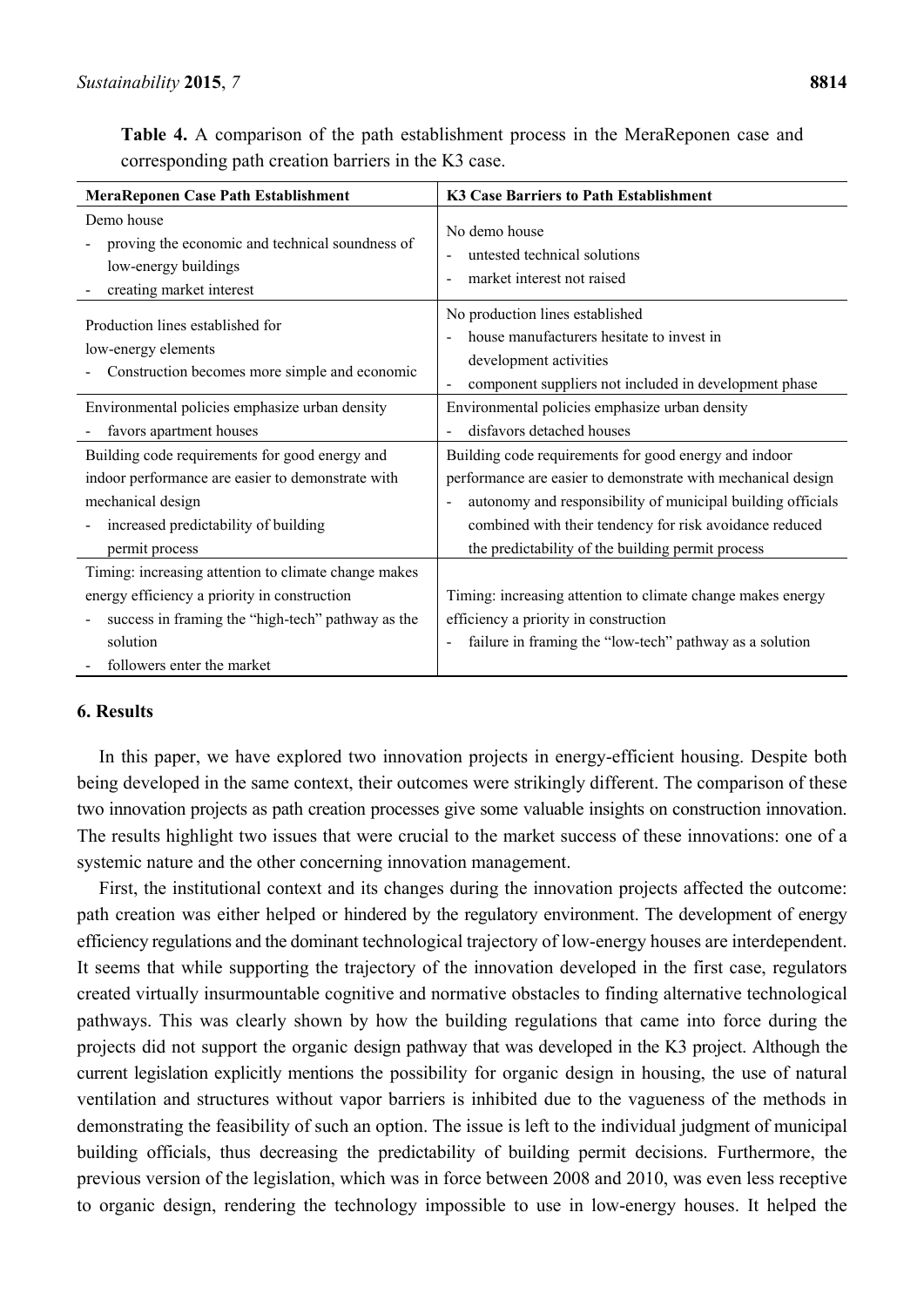mechanical design pathway become more established in the MeraReponen project and provided a clear sign to the industry regarding what kind of innovations policy-makers value.

Second, this study confirms the results of previous research in that significance of proof of concepts for new housing innovations cannot be underestimated [49,50]. The importance of a pilot project lies not only in showcasing and testing the technology, but also in its ability to increase political support, investments, and public awareness. While the difference in the outcomes of the two projects was largely influenced by the operating environment, differences in how the projects were managed also played an important role. The lack of a pilot organic house clearly affected the outcome and hindered the commercialization of the K3 project. It created a marketing problem since there was no showcase example and no one was eager to take on the role of the pioneer. Although the models made created interest in potential buyers, this did not materialize into something more since neither the house manufacturers nor the customers wanted to assume full responsibility for possible future renovation work had the technology not worked. In the MeraReponen project, the whole process was designed with the aim of creating actual buildings. This aim was guaranteed by applying for financial help from both Tekes and Ara.

Interestingly, leadership, resources and capabilities of the organizations did not seem to be crucial in undermining the success of the K3 project. The interviewees thanked the Finnish Cultural Foundation for its vision and efforts to push the project forward and for bringing the project participants together. The financial support that the Finnish Cultural Foundation gave to the project was substantial and made the project feasible. Despite some problems the architects and house manufacturers had in their co-operation, all models were finalized on paper. It was only in the latest phases of the project when the biggest obstacles—building regulations and the lacking of a demo house—started undermining its potency.

#### **7. Discussion**

This paper broadens the scope of research on energy-efficient buildings beyond the technical sphere through an in-depth comparative analysis of two innovation projects from the development phase to market introduction. The hybrid socio-economic theory of new path creation [24] was used to structure the comparison. The critical techno-economic and political success factors were analyzed to explain why two simultaneous innovation projects that had similar aims, operated in the same context, and produced technically sound, energy-efficient houses had completely different market outcomes.

Although it is an empirical study in the Finnish context and the results are not transferable elsewhere as such, the study brings up some interesting practical as well as theoretical implications and questions. Firstly, it is clear that in both projects, active path creation was done and barriers raised by path dependency existed. Both of these projects clearly started as a result of the main actors adopting ideas for implementation, following the elements of innovation by Winch [25]. The leading actors thus played an important role in the processes. Based on our data, problems of management did not seem to be an issue in either of the projects. In both projects, the leading actors took responsibility for the projects and ensured that the process went forward. That said, the project network in the K3 project was more top-down led than the MeraReponen. Thus, further research on to what extent the difference in the organization of project networks influences innovation processes could be supported.

Also, the negative impact that the regulations had on the innovation process in the case K3 raises the question: how should project participants and especially those in leading positions react to these kinds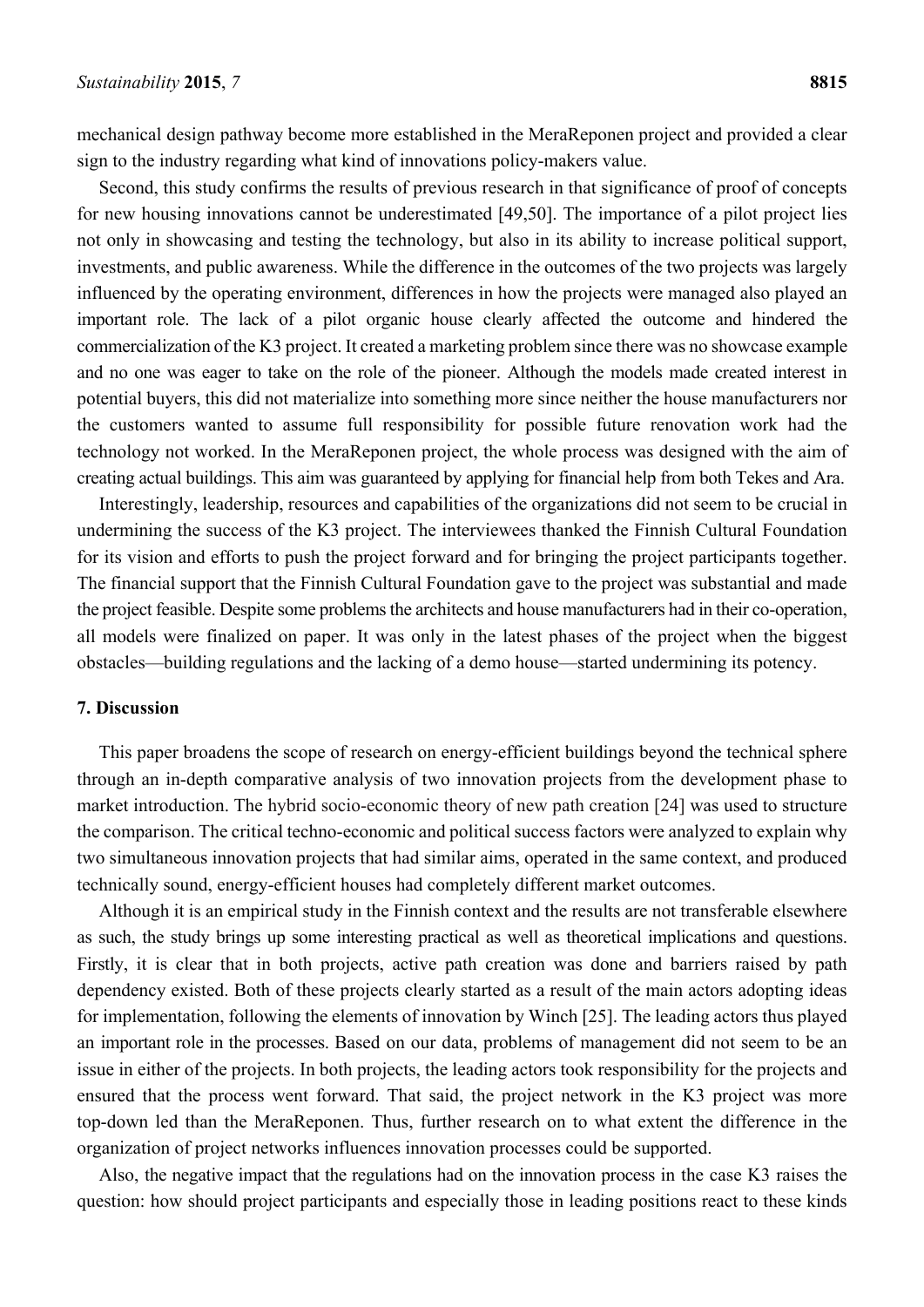of path creation barriers, and what possibilities are there for action? In the K3 case, attempts to influence the regulations existed, and later regulations made their model feasible, though it was still more complicated to put into practice than the mechanical version. Perhaps they would have been more successful had they not insisted on having the natural ventilation without vapor barriers. Alternatively, they could have been more active in influencing the regulations earlier on in the process. It is also possible that lobbying or partnering with influential opinion leaders more actively would have helped.

While these are issues that cannot be answered based on this study, it is clear that the analysis of which barriers can be overcome and how is important. It has been reported that collective action [51,52] can be used to gain support for certain technologies. Further studies on how these types of regulative barriers could be overcome, especially in highly regulated fields, could be supported. Also, a further analysis on the debates on the energy efficiency regulations, political interests and power relations between the industrial and political actors could shed more light on which actors influence the innovation environment and how. It is also interesting that neither of the leading organizations in the two ambitious innovation projects is a big player in the construction industry. The leader in the MeraReponen project was a medium-sized company while the leading actor of the K3 project was not even a usual actor in the field. On the one hand, the role of the Finnish Cultural Foundation as a construction industry innovator can be questioned: Would the project have been more successful had the leader been more business oriented? On the other hand, it is likely that the organic design pathway for low-energy houses would never have been created without the Foundation. Also, as a non-profit organization and an outsider to the industry, the Foundation was a more patient innovator without the need for an instant economic win. Further research on the actions of the bigger players in the construction industry might shed more light on the reasons why the bigger players were not active in this role and give further insights on the barriers of energy-efficient housing innovations. That said, it can be noted that the barriers identified in this study do reflect similar issues than previous research in other countries [18,19]. Usually though the barriers are created by missing regulations, not because of regulations which impede the development of alternative modes of reaching the energy efficiency.

In this study, we chose to focus our analysis on the path creation processes and its barriers, which highlighted the institutional context. However, this approach leaves the perspective of the users and their innovation adoption uncovered. Further research could seek to answer whether differences in the energy efficiency techniques influence how energy-efficient houses are welcomed by home buyers. The innovation diffusion model of Rogers could also be used to track the pace of adoption of energy-efficient construction in Finland.

Policy makers have been noted to play a crucial role for the introduction of highly-efficient housing, and there have been demands from the research field for more policy-push in this field [19]. In the cases studied in this article, policy acted as an enabler for one case but restricted action in the other case. This leads to the conclusion that while policies can promote construction innovations, policy makers should be more aware of how their specific actions affect industry innovations. Also, even if they improve the energy efficiency of housing, energy performance regulations can sometimes merely result in the development of incremental innovations [53]. Before implementing policies, evaluation of possible effects on innovations should be conducted. Approaches from transition studies and strategic niche management could be employed to create coherent strategies for purposeful and planned transition to sustainable housing.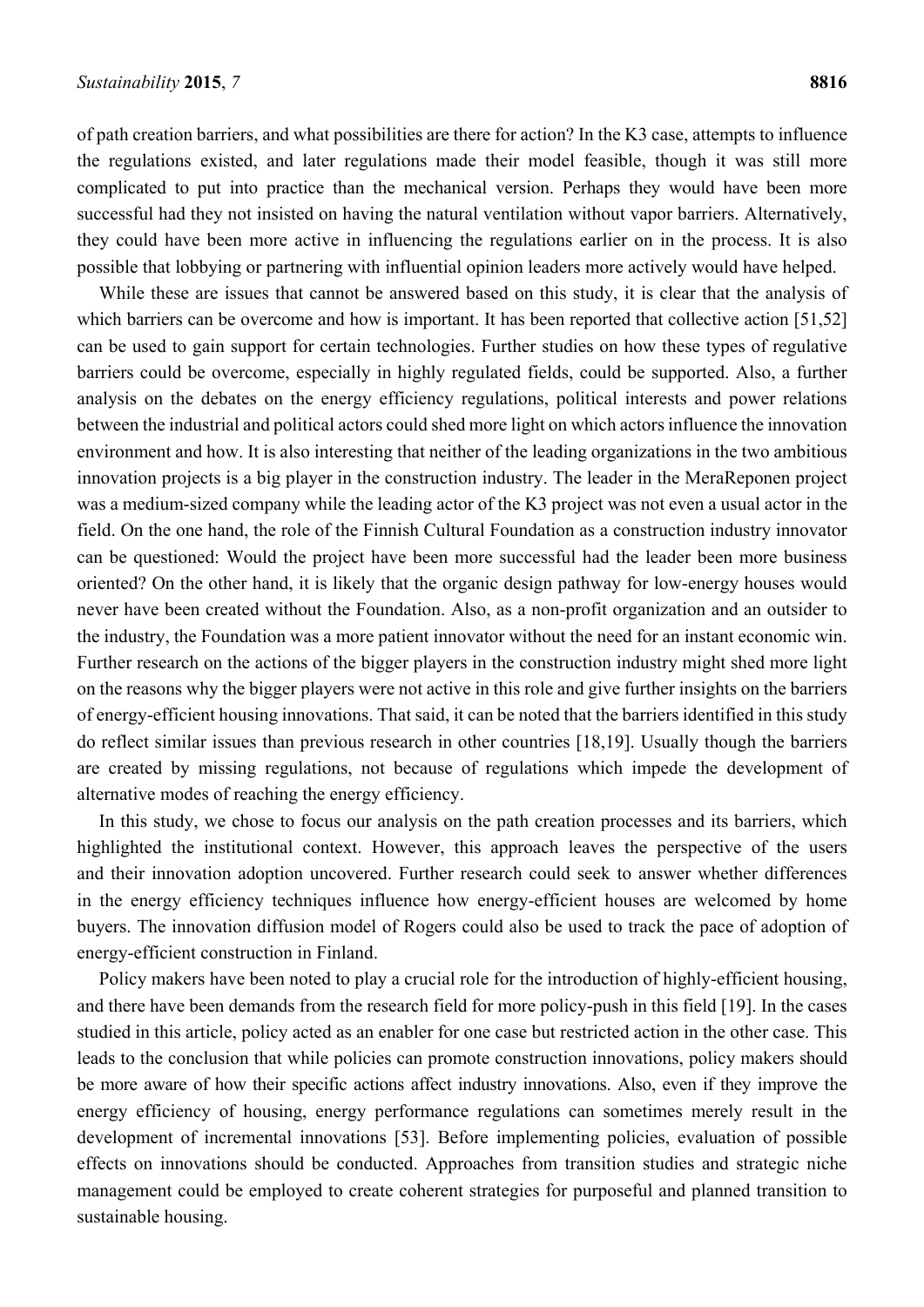The implications of these findings for low-energy housing in the future are interesting. Sustainability within the construction industry now primarily has to do with energy efficiency. However, the ways in which technologies are valued from an environmental standpoint are time bound and can change [54]. Mechanical design has proven to be effective in efforts to increase energy efficiency. However, should the meaning of sustainability change and become more concerned with the carbon footprint during the entire lifecycle of buildings, organic design might become a much more appealing alternative. Legislation that creates pressure to use a specific technology for a general end has a negative effect on the development and availability of options. For example, Williamson *et al.* [55] have noted that in Australia the regulations encouraged a generic model for low-energy housing. This generic model did not, however, meet the occupants' expectations nor did it suit their behavior. Also, the projected energy consumption of the dwellings was not successfully predicted. Thus, the diversification of low-energy housing technologies may be beneficial.

Whether the designs produced in the K3 project will promote diversification in the long run remains to be seen. The analysis of the path creation process would benefit from a follow-up study. Other scholars have argued that alternative paths can exist within an industry even when a dominant path has already been established [35]. A further examination of the Finnish housing industry in the future could show whether one of these two paths to low-energy housing will remain dominant, whether they will shape the construction industry together, or whether some other solutions will replace them both.

The study implies that the success of low-energy construction seems to depend heavily on the innovation capability of the industry and policymakers. The industry has to learn how to create successful partner networks around its new low-energy solutions that contain, e.g., ecosystems. Similarly, public authorities have to learn to understand the interlinked ecosystem-level consequences of their actions aimed at promoting a low-energy future. Finally, low-energy construction seems to be the next great challenge, one where genuine co-operation between the industry, public authorities, and academia is a prerequisite for the success of the cause.

#### **Acknowledgments**

The authors thank Tekes—the Finnish Funding Agency for Technology and Innovation—for research funding. The views expressed by the authors do not necessarily reflect those of the funders.

#### **Author Contributions**

Pia Pässilä is the primary author. She was primarily responsible for initiating the work; for the acquisition, analysis and interpretation of the data; and for writing the paper. Lauri Pulkka made a substantial contribution to the acquisition, analysis, and interpretation of the data and to drafting and reviewing the manuscript. Seppo Junnila contributed substantially to the interpretation of the data and to reviewing the content of the work. All authors have read and approved the final manuscript.

#### **Conflicts of Interest**

The authors declare no conflicts of interest.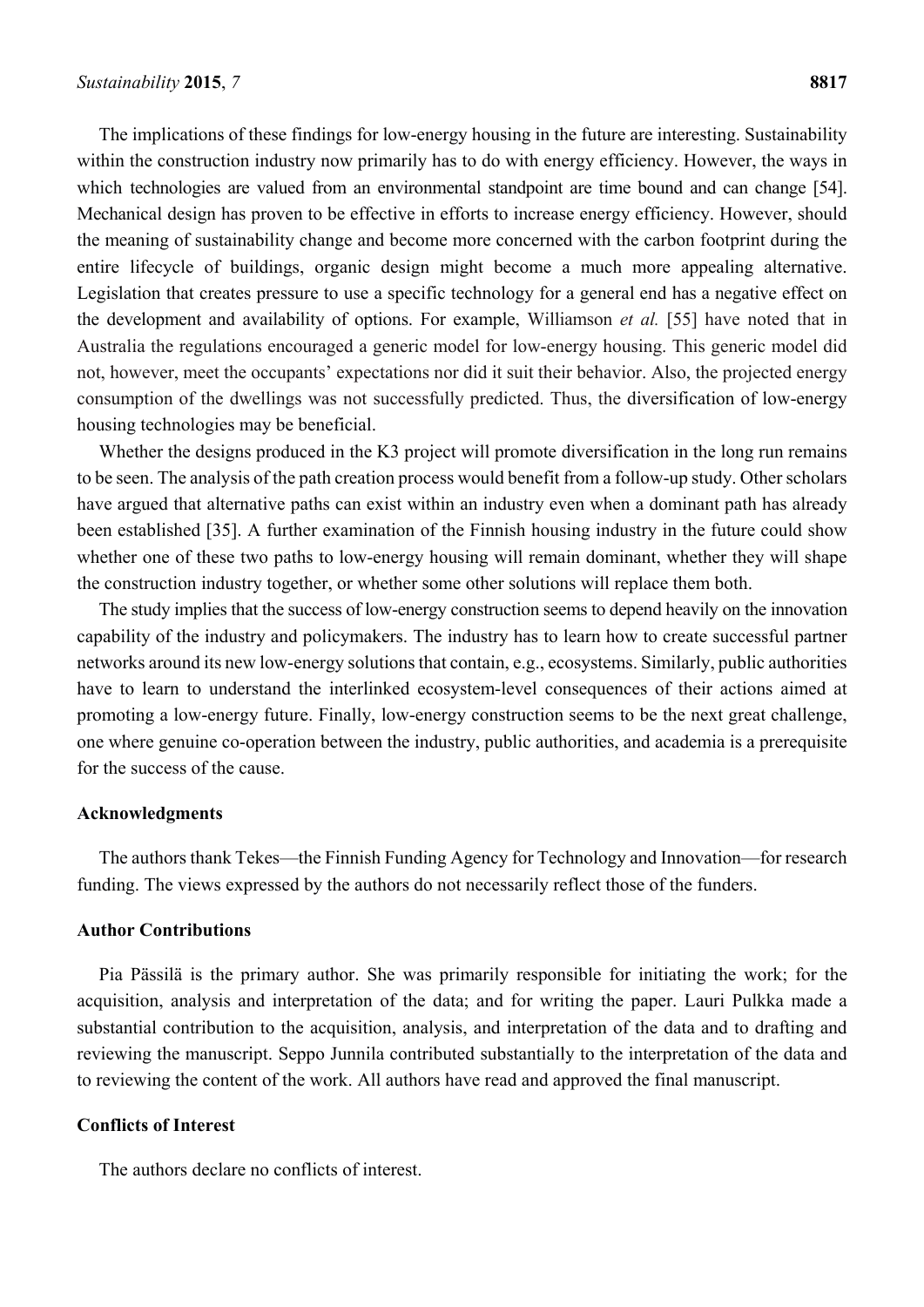# **Appendix**

**Table A1.** Data used for the MeraReponen case.

| <b>Source</b>                                                    | <b>Details</b>                      |
|------------------------------------------------------------------|-------------------------------------|
| 5 interviews                                                     |                                     |
| the CEO of the Reponen Company: He had an active role            |                                     |
| heading up the project, as he started as CEO the same year the   |                                     |
| company decided to start developing the low-energy               |                                     |
| business idea                                                    | Interviews were conducted during    |
| the development manager at Skaala Company (provided the          | 2009–2010. They vary from 100 to    |
| windows for the low-energy building)                             | 130 min in duration. The interviews |
| CEO of SPU (firm providing the insulation material for the low-  | were recorded and transcribed       |
| energy building)                                                 |                                     |
| an expert at VTT who had a long career at VTT and participated   |                                     |
| in many low-energy housing projects                              |                                     |
| a technology expert from Tekes                                   |                                     |
| Written documents                                                |                                     |
| Saari, Mikko: Builder's low energy choices in a building block.  |                                     |
| Presentation at the builder's climate and energy seminar in 2008 |                                     |
| Presentation of Jyri Jaskari, Skaala windows and doors at the    |                                     |
| Hospital Technic Days on the 4th and 5th of February, 2009       |                                     |
| Saari, Mikko. (2008): Passive House. What is it and how can it   |                                     |
| be done? Presentation at the Housing and Climate Change          |                                     |
| Seminar. Helsinki                                                |                                     |
| Building Block 2000. Live better—research project. House that    |                                     |
| saves energy is also healthy. "Article in journal Talotekniikka, |                                     |
| May 1997, pp. 32-34                                              |                                     |
| Building low-energy houses is simple. Article by Tiina Tähtinen  |                                     |
| in journal Electricity and Heat. 1994                            |                                     |
| Martinkauppi, Kirsi (edit.): ERA17 Final report. Ministry of     |                                     |
| Environment, Sitra Tekes. 2001.                                  |                                     |

| <b>MeraReponen Partners</b>               |                                                             |  |  |
|-------------------------------------------|-------------------------------------------------------------|--|--|
| Name of the partner                       | Role                                                        |  |  |
| Reponen Company                           | Leader of the projects, a fairly small actor in the Finnish |  |  |
|                                           | construction industry which employs circa 60 people         |  |  |
| <b>VTT Technical Research Centre</b>      | A large professional research institute                     |  |  |
| Skaala                                    | Manufacturer of windows                                     |  |  |
| <b>SPU</b>                                | Manufacturer of insulators                                  |  |  |
| Meptek Oy (Swegon ILTO Oy)                | Manufacturer of air-conditioning units                      |  |  |
|                                           | Wall elements. Has partnered with Reponen company           |  |  |
| LS Laatuseinä                             | already in previous projects                                |  |  |
| The School of Applied Sciences in Mikkeli | Role in both adding to the knowledge base as well as        |  |  |
|                                           | learning more it. Educational cooperation                   |  |  |
| Finnish Youth Housing Association (NAL)   | Owner of the first building block                           |  |  |

# **Table A2.** MeraReponen project partners.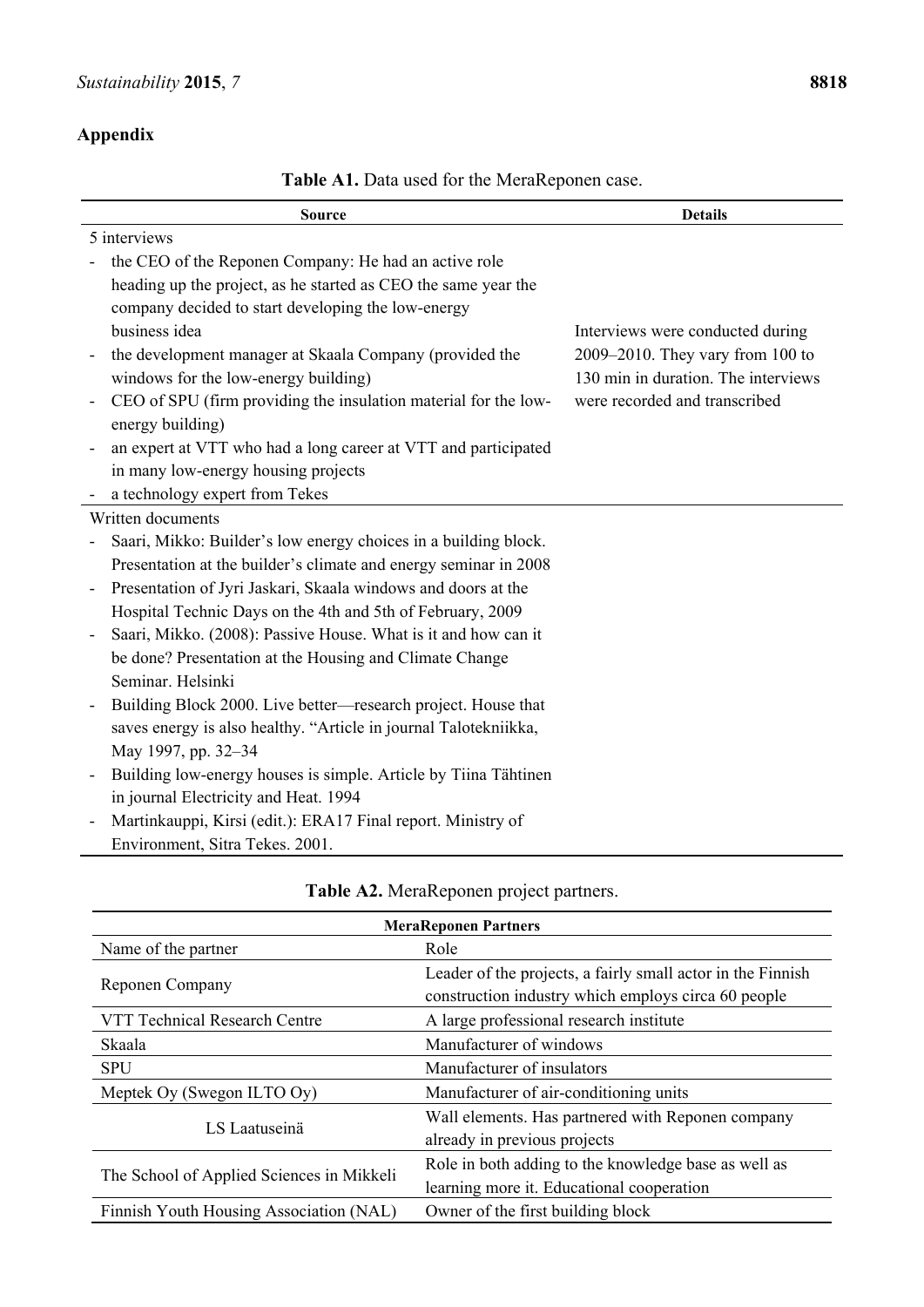| <b>Source</b>                                    | <b>Details</b>                                          |
|--------------------------------------------------|---------------------------------------------------------|
| 7 interviews                                     |                                                         |
| the Secretary General of the Finnish Cultural    |                                                         |
| Foundation                                       | Interviews were conducted mainly in late 2013. They     |
| both project managers                            | vary from 25 to 110 min in duration. The interviews     |
| two external members of the initiative's         | were recorded and transcribed                           |
| steering group                                   |                                                         |
| one architecture firm                            |                                                         |
| one house manufacturing firm                     |                                                         |
| Confidential documents                           | The confidential reports were made available by two     |
| Preliminary report on the relevance,             | different interviewees. The preliminary report offers a |
| implementation, and challenges of the initiative | detailed account of the original idea and the plan for  |
| by a consultant in $2008(17 \text{ pp.})$        | how to implement it. The assessment report consists     |
| Project assessment report by the Foundation in   | of two parts, a chronological record of events and a    |
| 2013 (7 pp.)                                     | subjective evaluation of the initiative from the        |
| Publicly available documents                     | Foundation's perspective.                               |
| Technical report on organic design (65 pp.)      | The Foundation has published the publicly available     |
| Design guidelines for architects (2 pp.)         | documents on its website with the exception of an       |
| Assessment report of the first-round designs     | article published in a popular journal. Technical       |
| (21 pp.)                                         | reports and the assessment of the first-round designs   |
| Comment on proposed building regulation by       | were produced by building and HPAC experts. The         |
| the Foundation (4 pp.)                           | article about K3 houses was written by the former       |
| Article about K3 houses in popular media (6 pp.) | communications manager of the Confederation of          |
| Initiative website                               | <b>Finnish Construction Industries</b>                  |

**Table A3.** Description of the data for the K3 case.

# **References**

- 1. Council of the European Union. *Energy/Climate Change—Elements of the Final Compromise*; Council of the European Union: Brussels, Belgium, 2008.
- 2. The European Commission. Communication from the Commission to the European Parliament, the Council, the European Economic and Social Committee and the Committee of the Regions: A Policy Framework for Climate and Energy in the Period from 2020 to 2030. Available online: http://eur-lex.europa.eu/legal-content/EN/TXT/PDF/?uri=CELEX:52014DC0015&from=EN (accessed on 29 June 2015).
- 3. The European Parliament and the Council. Directive 2010/31/EU of the European Parliament and of the Council of 19 May 2010 on the Energy Performance of Buildings. Available online: http://eurlex.europa.eu/legal-content/EN/TXT/?uri=CELEX:32010L0031 (accessed on 29 June 2015).
- 4. The European Parliament and the Council. Directive 2012/27/EU of the European Parliament and of the Council of 25 October 2012 on Energy Efficiency, Amending Directives 2009/125/EC and 2010/30/EU and Repealing Directives 2004/8/EC and 2006/32/EC. Available online: http://eurlex.europa.eu/LexUriServ/LexUriServ.do?uri=OJ:L:2012:315:0001:0056:en:PDF (accessed on 29 June 2015).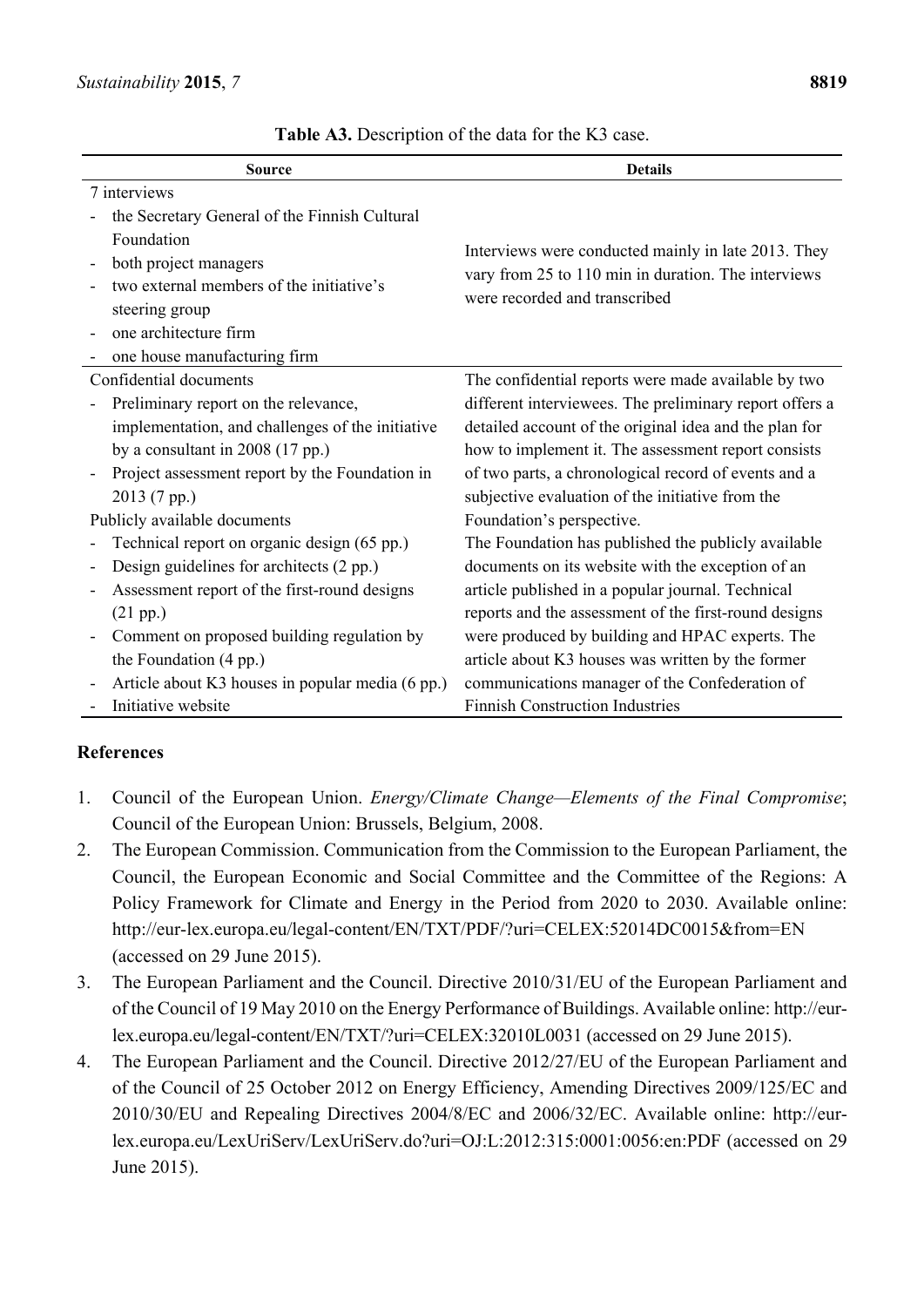- 5. Loikkanen, T.; Hyvönen, J. *Sectoral Innovation Watch-Construction Sector*; Innova European Commission: Espoo, Finland, 2011.
- 6. Finlex. Finlex. Laki Rakennuksen Energiatodistuksesta. Available online: http://www.finlex.fi/fi/ laki/alkup/2007/20070487 (accessed on 30 June 2015). (In Finnish)
- 7. Ministry of the Environment. D3 Suomen rakentamismääräyskokoelma. Rakennusten Energiatehokkuus. Available online: http://www.finlex.fi/data/normit/34165-D3-2010\_suomi\_22- 12-2008.pdf (accessed on 29 June 2015). (In Finnish)
- 8. Ministry of the Environment. Rakennusten Energiatehokkuus. Määräykset Ja Ohjeet 2012. Available online: http://www.finlex.fi/data/normit/37188-D3-2012 Suomi.pdf (accessed on 29 June 2015). (In Finnish)
- 9. Jussila, V. *VTT: Järkevästi Tehty Matalaenergiatalo ei Ole Homeriski (Soundly Made Low-Energy House Not Prone to Moisture Damages)*; Tekniikka ja Talous Magazine: Helsinki, Finland, 2008. (In Finnish)
- 10. Törmänen, E. *Matalaenergiatalot Ovat Homepommeja? (Are Low-Energy Houses Prone to Moisture Damages?)*; Tekniikka ja Talous Magazine: Helsinki, Finland, 2008. (In Finnish)
- 11. Gunner, A.; Hultmark, G.; Vorre, A.; Afshari, A.; Bergsøe, N.C. Energy-Saving Potential of a Novel Ventilation System with Decentralised Fans in an Office Building. *Energy Build.* **2014**, *84*, 360–366.
- 12. El Fouih, Y.; Stabat, P.; Rivière, P.; Hoang, P.; Archambault, V. Adequacy of Air-to-Air Heat Recovery Ventilation Syste Applied in Low Energy Buildings. *Energy Build.* **2012**, *54*, 29–39.
- 13. Guerra-Santin, O.; Tweed, C.; Jenkins, H.; Jiang, S. Monitoring the Performance of Low Energy Dwellings: Two UK Case Studies. *Energy Build.* **2013**, *64*, 32–40.
- 14. Persson, J.; Grönkvist, S. Drivers for and Barriers to Low-Energy Buildings in Sweden. *J. Clean. Prod.* **2014**, doi:10.1016/j.jclepro.2014.09.094.
- 15. Ryghaug, M.; Sørensen, K.H. How Energy Efficiency Fails in the Building Industry. *Energy Policy* **2009**, *37*, 984–991.
- 16. Halme, M.; Nieminen, J.; Nykänen, E.; Sarvaranta, L.; Savonen, A. *Business from Sustainability: Drivers for Energy Efficient Housing*; VTT Otamedia: Espoo, Finland, 2005.
- 17. Windapo, A.O. Examination of Green Building Drivers in the South African Construction Industry: Economics *versus* Ecology. *Sustainability* **2014**, *6*, 6088–6106.
- 18. Haavik, T.; Mlecnik, E.; Rødsjø, A. From Demonstration Projects to Volume Market of Sustainable Construction. *Energy Procedia* **2012**, *30*, 1411–1421.
- 19. Mlecnik, E. Innovation Development for Highly Energy-Efficient Housing. In Proceedings of the CIB International Conference on Construction in a Changing World, Sri Lanka, India, 4–7 May 2014.
- 20. Mlecnik, E. *Innovation Development for Highly Energy-Efficient Housing: Opportunities and Challenges Related to the Adoption of Passive Houses*; IOS Press: Amsterdam, The Netherlands, 2013.
- 21. Yin, R.K. *Case Study Research: Design and Methods*; Sage Publications: Thousand Oaks, CA, USA, 2013.
- 22. Polkinghorne, D.E. Narrative Configuration in Qualitative Analysis. *Int. J. Qual. Stud. Educ.* **1995**, *8*, 5–23.
- 23. Simmie, J. Path Dependence and New Technological Path Creation in the Danish Wind Power Industry. *Eur. Plan. Stud.* **2012**, *20*, 753–772.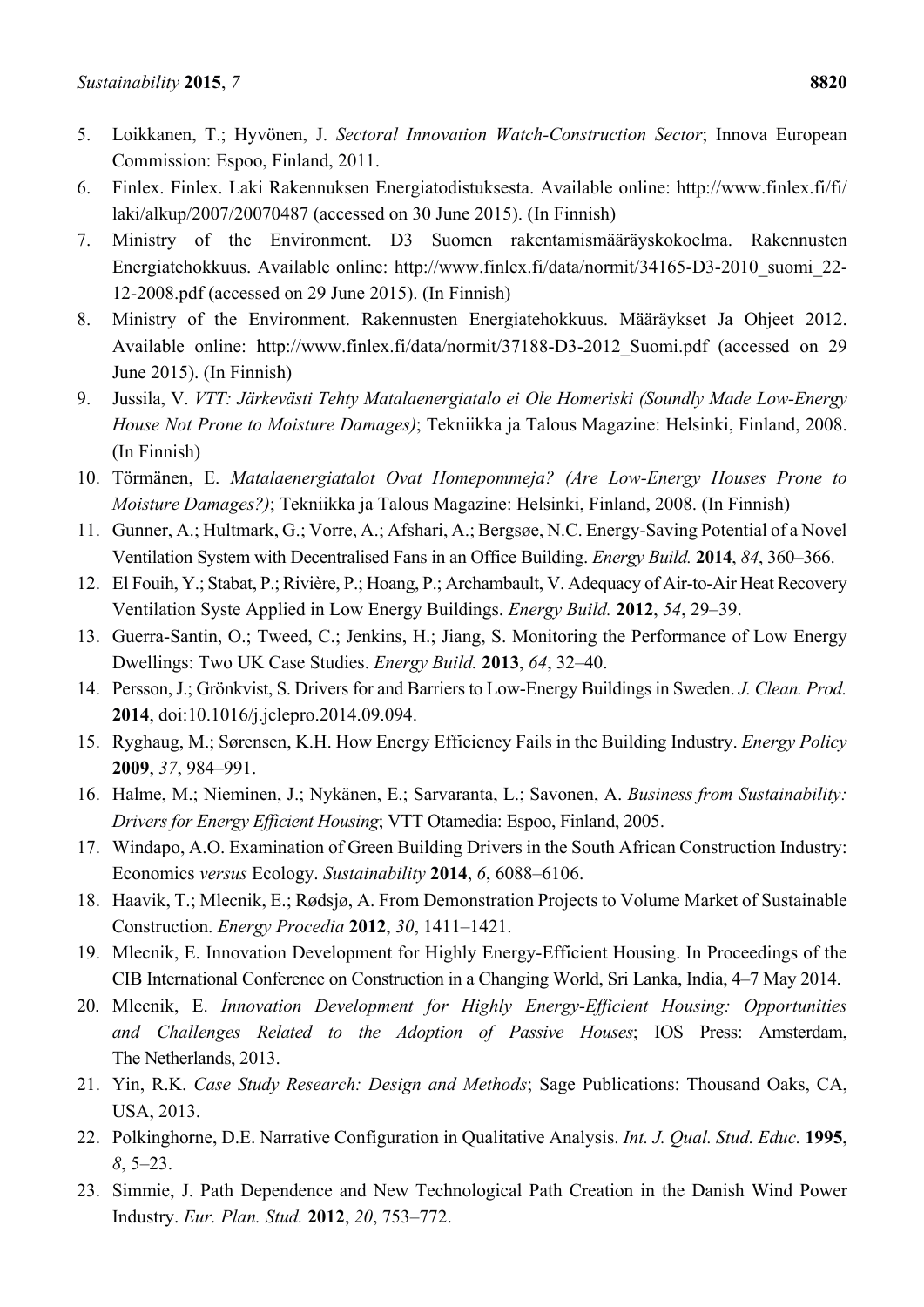- 24. Simmie, J.; Sternberg, R.; Carpenter, J. New Technological Path Creation: Evidence from the British and German Wind Energy Industries. *J. Evolut. Econ.* **2014**, *24*, 875–904.
- 25. Winch, G. Zephyrs of Creative Destruction: Understanding the Management of Innovation in Construction. *Build. Res. Inf.* **1998**, *26*, 268–279.
- 26. Winch, G.M. How Innovative is Construction? Comparing Aggregated Data on Construction Innovation and Other Sectors—A Case of Apples and Pears. *Constr. Manage. Econ.* **2003**, *21*, 651–654.
- 27. Marceau, J.; Houghton, J.; Toner, P.; Manley, K.; Gerasimou, E.; Cook, N. *Mapping the Building and Construction Product System in Australia*; University of Western Sydney Macarthur: Sydney, NSW, Australia, 1999.
- 28. Blayse, A.M.; Manley, K. Key Influences on Construction Innovation. *Constr. Innov.* **2004**, *4*, 143–154.
- 29. Dubois, A.; Gadde, L. The Construction Industry as a Loosely Coupled System: Implications for Productivity and Innovation. *Constr. Manag. Econ.* **2002**, *20*, 621–631.
- 30. Law, J.; Gallon, M. The life and death of an aircraft: A network analysis of technical change. In *Shaping Technology/Building Society: Studies in Sociotechnical Change*; Bijker, W.E., Law, J., Eds.; MIT Press: Cambridge, MA, USA, 1992; p. 21.
- 31. Gann, D.M.; Salter, A. Learning and Innovation Management in Project-Based, Service-Enhanced Firms. *Int. J. Innov. Manag.* **1998**, *2*, 431–454.
- 32. Lovio, R.; Mickwitz, P.; Heiskanen, E. 15 Path Dependence, Path Creation and Creative Destruction in the Evolution of Energy Systems. In *The Handbook of Research on Energy Entrepreneurship*; Edward Elgar Publishing: Cheltenham, UK, 2011; p. 274.
- 33. Henderson, R.M.; Clark, K.B. Architectural Innovation: The Reconfiguration of Existing Product Technologies and the Failure of Established Firms. *Adm. Sci. Q.* **1990**, *35*, 9–30.
- 34. Christensen, C.M.; Rosenbloom, R.S. Explaining the Attacker's Advantage: Technological Paradigms, Organizational Dynamics, and the Value Network. *Res. Policy* **1995**, *24*, 233–257.
- 35. Bergek, A.; Onufrey, K. Is One Path enough? Multiple Paths and Path Interaction as an Extension of Path Dependency Theory. *Ind. Corp. Chang.* **2013**, doi: 10.1093/icc/dtt040.
- 36. Garud, R.; Karnøe, P. Path Creation as a Process of Mindful Deviation. *Path Depend. Creat.* **2001**, *138*, 1–38.
- 37. Garud, R.; Kumaraswamy, A.; Karnøe, P. Path Dependence or Path Creation? *J. Manag. Stud.* **2010**, *47*, 760–774.
- 38. Rogers, E.M. *Diffusion of Innovations*; Simon and Schuster: New York, NY, USA, 2010.
- 39. Geels, F.W.; Schot, J. Typology of sociotechnical transition pathways. *Res. Policy* **2007**, *36*, 399–417.
- 40. Smith, A.; Stirling, A.; Berkhout, F. The governance of sustainable socio-technical transitions. *Res. Policy* **2005**, *34*, 1491–1510.
- 41. Kemp, R.; Schot, J.; Hoogma, R. Regime Shifts to Sustainability through Processes of Niche Formation: The Approach of Strategic Niche Management. *Technol. Anal. Strateg. Manag.* **1998**, *10*, 175–195.
- 42. Schot, J.; Geels, F.W. Strategic niche management and sustainable innovation journeys: Theory, findings, research agenda, and policy. *Technol. Anal. Strateg. Manag.* **2008**, *20*, 537–554.